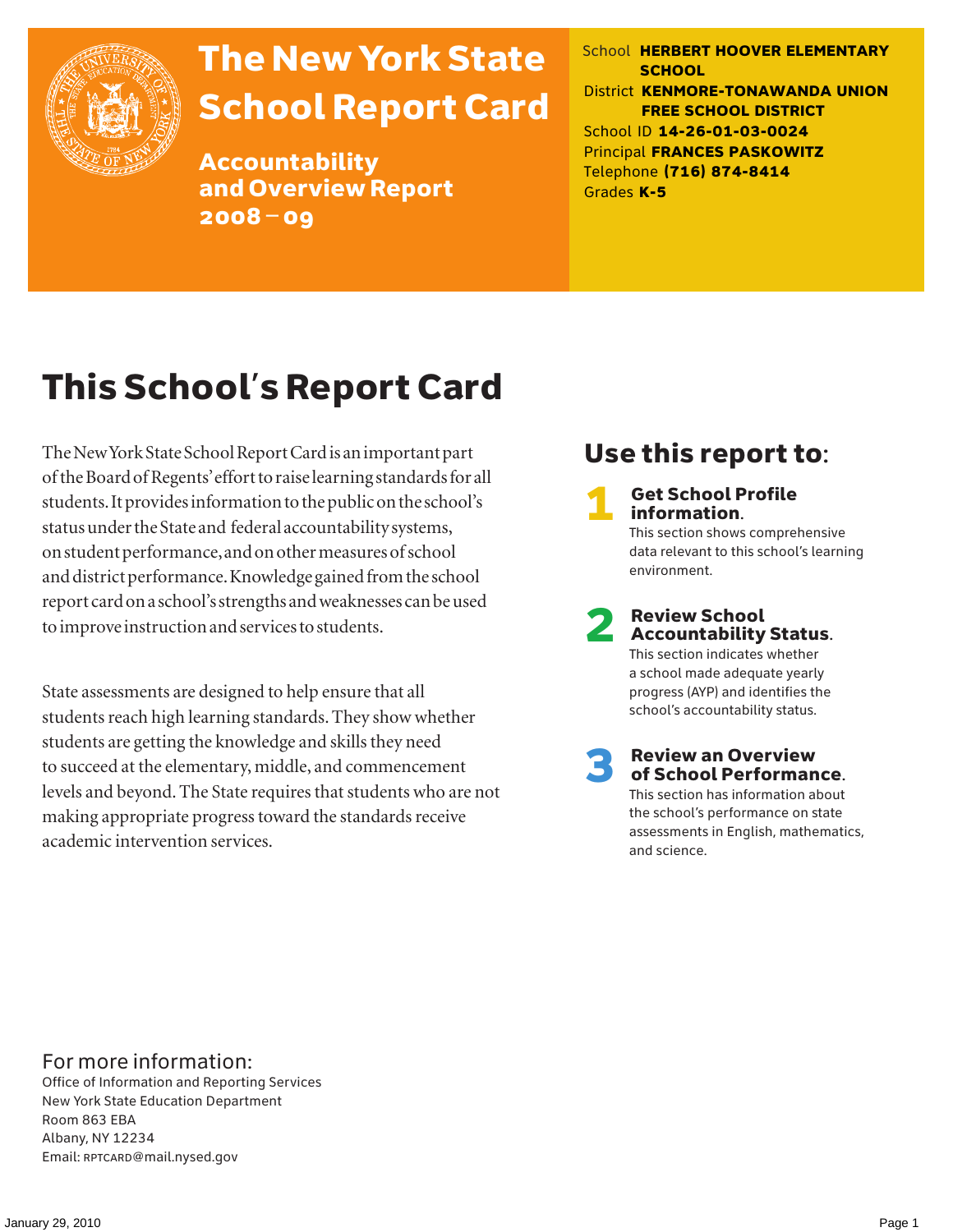School **HERBERT HOOVER ELEMENTARY SCHOOL**<br>School ID 14-26-01-03-0024<br>**SCHOOL DISTRICT** School ID **14-26-01-03-0024** 

### School Profile

This section shows comprehensive data relevant to this school's learning environment, including information about enrollment, average class size, and teacher qualifications.

### Enrollment

|                            | $2006 - 07$ | $2007 - 08$ | $2008 - 09$ |
|----------------------------|-------------|-------------|-------------|
| Pre-K                      | 0           | 0           | 0           |
| Kindergarten               | 119         | 111         | 106         |
| Grade 1                    | 97          | 108         | 109         |
| Grade 2                    | 101         | 99          | 109         |
| Grade 3                    | 101         | 108         | 98          |
| Grade 4                    | 101         | 111         | 112         |
| Grade 5                    | 91          | 97          | 105         |
| Grade 6                    | 0           | 0           | 0           |
| <b>Ungraded Elementary</b> | 0           | 20          | 0           |
| Grade 7                    | 0           | $\mathbf 0$ | 0           |
| Grade 8                    | 0           | 0           | 0           |
| Grade 9                    | 0           | 0           | 0           |
| Grade 10                   | 0           | 0           | 0           |
| Grade 11                   | 0           | 0           | 0           |
| Grade 12                   | 0           | 0           | 0           |
| <b>Ungraded Secondary</b>  | 0           | 0           | 0           |
| Total K-12                 | 610         | 654         | 639         |

### Enrollment Information

*Enrollment* counts are as of Basic Educational Data System (BEDS) day, which is typically the first Wednesday of October of the school year. Students who attend BOCES programs on a part-time basis are included in a school's enrollment. Students who attend BOCES on a full-time basis or who are placed full time by the district in an out-of-district placement are not included in a school's enrollment. Students classified by schools as "pre-first" are included in first grade counts.

### Average Class Size

|                       | $2006 - 07$ | $2007 - 08$ | $2008 - 09$ |
|-----------------------|-------------|-------------|-------------|
| <b>Common Branch</b>  | 20          | 20          | 21          |
| Grade 8               |             |             |             |
| English               |             |             |             |
| <b>Mathematics</b>    |             |             |             |
| Science               |             |             |             |
| Social Studies        |             |             |             |
| Grade 10              |             |             |             |
| English               |             |             |             |
| <b>Mathematics</b>    |             |             |             |
| Science               |             |             |             |
| <b>Social Studies</b> |             |             |             |

### Average Class Size Information

*Average Class Size* is the total registration in specified classes divided by the number of those classes with registration. *Common Branch* refers to self-contained classes in Grades 1–6.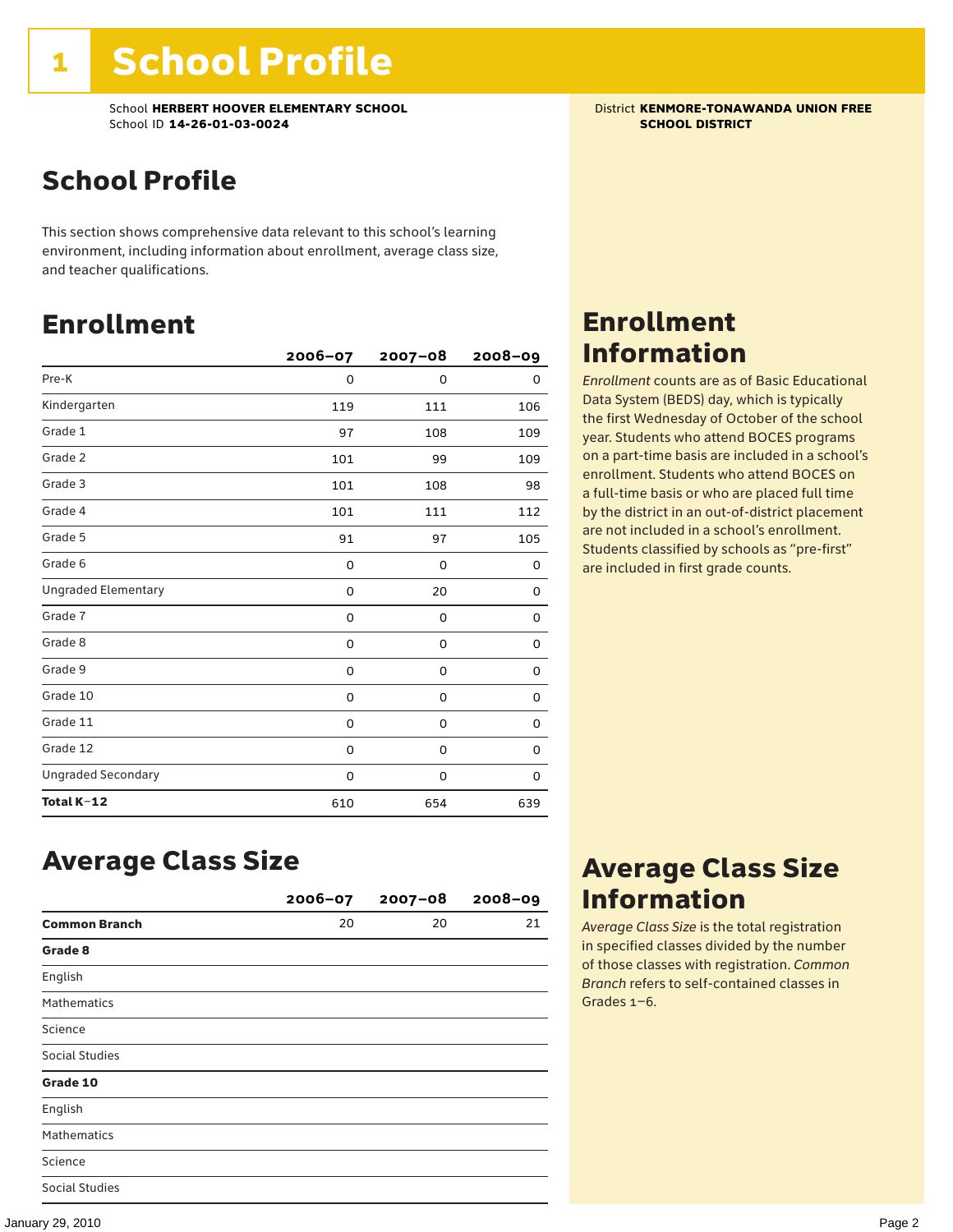### Demographic Factors

|                                                    | 2006-07 |     |     | $2007 - 08$ |     | $2008 - 09$ |
|----------------------------------------------------|---------|-----|-----|-------------|-----|-------------|
|                                                    | #       | %   | #   | %           | #   | %           |
| Eligible for Free Lunch                            | 119     | 20% | 130 | 20%         | 123 | 19%         |
| Reduced-Price Lunch                                | 63      | 10% | 78  | 12%         | 79  | 12%         |
| Student Stability*                                 |         | 96% |     | 94%         |     | 96%         |
| Limited English Proficient                         | 6       | 1%  | 6   | 1%          | 5   | 1%          |
| <b>Racial/Ethnic Origin</b>                        |         |     |     |             |     |             |
| American Indian or Alaska Native                   | 4       | 1%  | 5   | 1%          | 2   | 0%          |
| <b>Black or African American</b>                   | 19      | 3%  | 29  | 4%          | 28  | 4%          |
| Hispanic or Latino                                 | 16      | 3%  | 18  | 3%          | 21  | 3%          |
| Asian or Native<br>Hawaiian/Other Pacific Islander | 3       | 0%  | 5   | 1%          | 6   | 1%          |
| White                                              | 568     | 93% | 581 | 89%         | 582 | 91%         |
| Multiracial                                        | 0       | 0%  | 16  | 2%          | 0   | 0%          |

\* Available only at the school level.

### Attendance and Suspensions

|                            |   | $2005 - 06$ |   | $2006 - 07$ |   | $2007 - 08$   |  |
|----------------------------|---|-------------|---|-------------|---|---------------|--|
|                            | # | $\%$        | # | $\%$        | # | $\frac{0}{6}$ |  |
| Annual Attendance Rate     |   | 96%         |   | 96%         |   | 96%           |  |
| <b>Student Suspensions</b> |   | 1%          |   | በ%          |   | 0%            |  |

### Demographic Factors Information

*Eligible for Free Lunch* and *Reduced*-*Price Lunch* percentages are determined by dividing the number of approved lunch applicants by the Basic Educational Data System (BEDS) enrollment in full-day Kindergarten through Grade 12. *Eligible for Free Lunch* and *Limited English Proficient* counts are used to determine *Similar Schools* groupings within a *Need*/*Resource Capacity* category. *Student Stability* is the percentage of students in the highest grade in a school who were also enrolled in that school at any time during the previous school year. (For example, if School A, which serves Grades 6–8, has 100 students enrolled in Grade 8 this year, and 92 of those 100 students were also enrolled in School A last year, the stability rate for the school is 92 percent.)

### Attendance and Suspensions Information

*Annual Attendance Rate* is determined by dividing the school's total actual attendance by the total possible attendance for a school year. A school's actual attendance is the sum of the number of students in attendance on each day the school was open during the school year. Possible attendance is the sum of the number of enrolled students who should have been in attendance on each day the school was open during the school year. *Student Suspension* rate is determined by dividing the number of students who were suspended from school (not including in-school suspensions) for one full day or longer anytime during the school year by the Basic Educational Data System (BEDS) day enrollments for that school year. A student is counted only once, regardless of whether the student was suspended one or more times during the school year.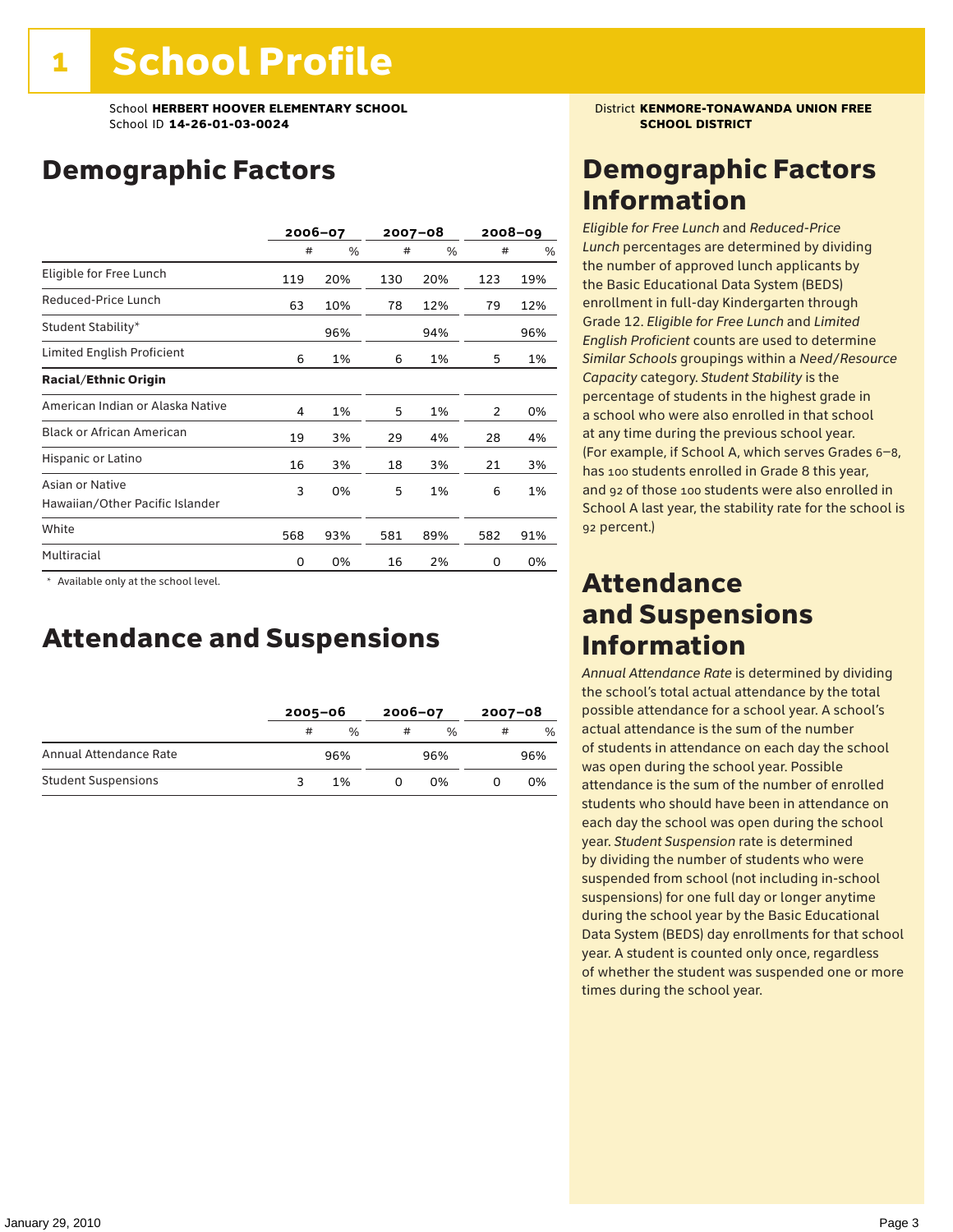School **HERBERT HOOVER ELEMENTARY SCHOOL** District **KENMORE-TONAWANDA UNION FREE**<br>School ID 14-26-01-03-0024 **District Atlantic School District** School ID **14-26-01-03-0024** 

### Teacher Qualifications

|                                                                 | $2006 - 07$ | $2007 - 08$ | $2008 - 09$ |
|-----------------------------------------------------------------|-------------|-------------|-------------|
| <b>Total Number of Teachers</b>                                 | 43          | 42          | 44          |
| Percent with No Valid<br>Teaching Certificate                   | 0%          | 0%          | 0%          |
| Percent Teaching Out<br>of Certification                        | 0%          | 0%          | 0%          |
| Percent with Fewer Than<br>Three Years of Experience            | 5%          | 2%          | 2%          |
| Percentage with Master's Degree<br>Plus 30 Hours or Doctorate   | 5%          | 5%          | 5%          |
| <b>Total Number of Core Classes</b>                             | 63          | 50          | 65          |
| Percent Not Taught by<br><b>Highly Qualified Teachers</b>       | 2%          | 0%          | 0%          |
| <b>Total Number of Classes</b>                                  | 92          | 82          | 89          |
| Percent Taught by Teachers Without<br>Appropriate Certification | 0%          | 1%          | 1%          |

### Teacher Turnover Rate

|                                                                       | 2005-06 | 2006-07 | 2007-08 |
|-----------------------------------------------------------------------|---------|---------|---------|
| Turnover Rate of Teachers with Fewer<br>than Five Years of Experience | በ%      | በ%      | 0%      |
| Turnover Rate of All Teachers                                         | 5%      | 2%      | 2%      |

### Staff Counts

|                                       | $2006 - 07$ | $2007 - 08$ | $2008 - 09$ |
|---------------------------------------|-------------|-------------|-------------|
| <b>Total Other Professional Staff</b> |             |             |             |
| Total Paraprofessionals*              | N/A         | N/A         | N/A         |
| <b>Assistant Principals</b>           |             |             |             |
| Principals                            |             |             |             |

\* Not available at the school level.

### Teacher Qualifications Information

The *Percent Teaching Out of Certification* is the percent doing so more than on an incidental basis; that is, the percent teaching for more than five periods per week outside certification.

*Core Classes* are primarily K-6 common branch, English, mathematics, science, social studies, art, music, and foreign languages. To be *Highly Qualified*, a teacher must have at least a Bachelor's degree, be certified to teach in the subject area, and show subject matter competency.

### Teacher Turnover Rate Information

*Teacher Turnover Rate* for a specified school year is the number of teachers in that school year who were not teaching in the following school year divided by the number of teachers in the specified school year, expressed as a percentage.

### Staff Counts Information

*Other Professionals* includes administrators, guidance counselors, school nurses, psychologists, and other professionals who devote more than half of their time to non-teaching duties. Teachers who are shared between buildings within a district are reported on the district report only.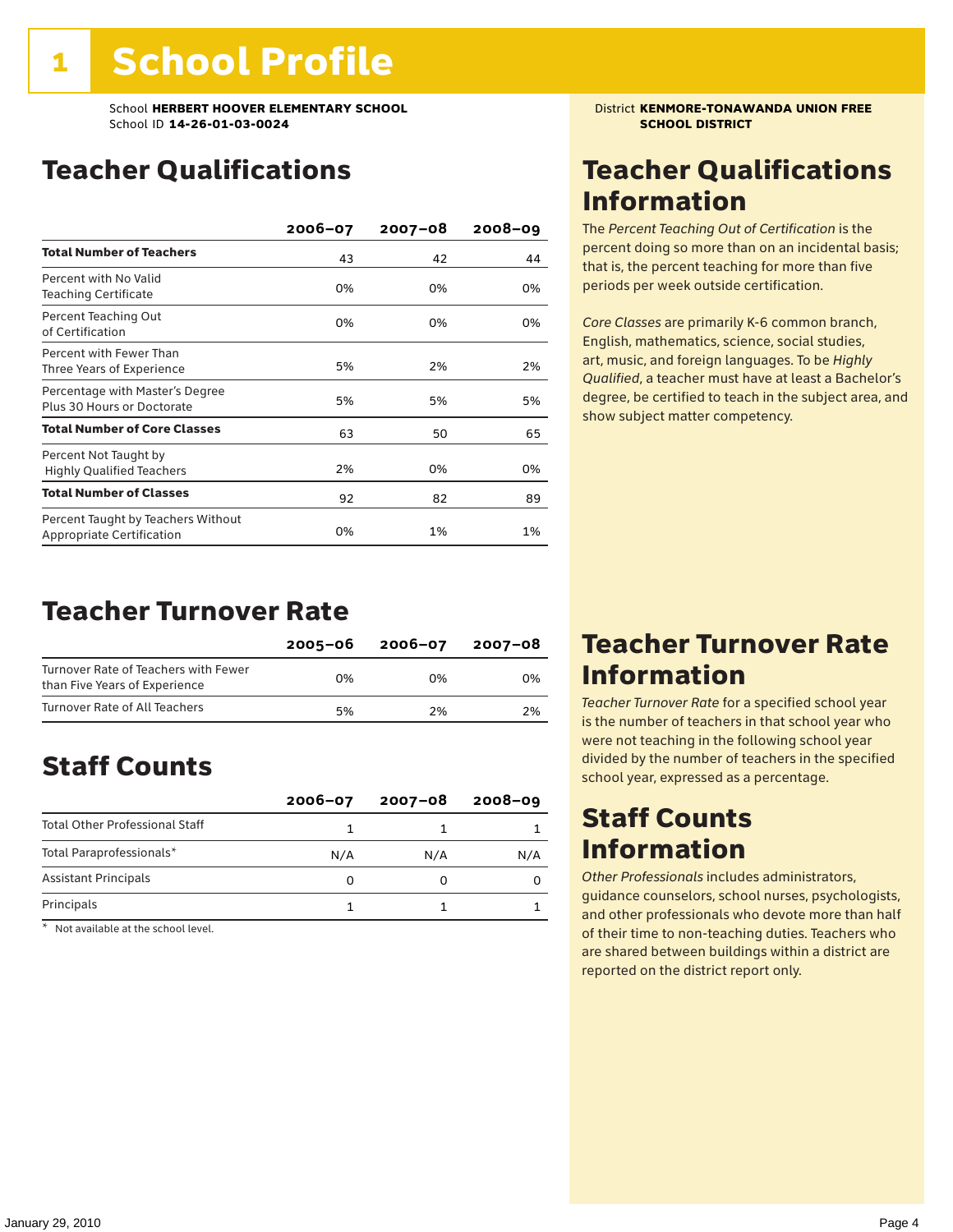### Understanding How Accountability Works in New York State

The federal No Child Left Behind (NCLB) Act requires that states develop and report on measures of student proficiency in 1) English language arts (ELA), in 2) mathematics, and on 3) a third indicator. In New York State in 2008–09, the third indicator is science at the elementary/middle level and graduation rate at the secondary level. Schools or districts that meet predefined goals on these measures are making Adequate Yearly Progress (AYP).



For more information about accountability in New York State, visit: http://www.emsc.nysed.gov/irts/accountability/

### 1 English Language Arts (ELA)

To make AYP in ELA, every accountability group must make AYP. For a group to make AYP, it must meet the participation *and* the performance criteria.

#### A Participation Criterion

At the elementary/middle level, 95 percent of Grades 3–8 students enrolled during the test administration period in each group with 40 or more students must be tested on the New York State Testing Program (NYSTP) in ELA or, if appropriate, the New York State English as a Second Language Achievement Test (NYSESLAT), or the New York State Alternate Assessment (NYSAA) in ELA. At the secondary level, 95 percent of seniors in 2008–09 in each accountability group with 40 or more students must have taken an English examination that meets the students' graduation requirement.

#### B Performance Criterion

At the elementary/middle level, the Performance Index (PI) of each group with 30 or more continuously enrolled tested students must equal or exceed its Effective Annual Measurable Objective (AMO) or the group must make Safe Harbor. (NYSESLAT is used only for participation.) At the secondary level, the PI of each group in the 2005 cohort with 30 or more members must equal or exceed its Effective AMO or the group must make Safe Harbor. To make Safe Harbor, the PI of the group must equal or exceed its Safe Harbor Target and the group must qualify for Safe Harbor using the third indicator, science or graduation rate.

### 2 Mathematics

The same criteria for making AYP in ELA apply to mathematics. At the elementary/middle level, the measures used to determine AYP are the NYSTP and the NYSAA in mathematics. At the secondary level, the measures are mathematics examinations that meet the students' graduation requirement.

### 3 Third Indicator

In addition to English language arts and mathematics, the school must also make AYP in a third area of achievement. This means meeting the criteria in science at the elementary/middle level and the criteria in graduation rate at the secondary level.

Elementary/Middle-Level Science: To make AYP, the All Students group must meet the participation criterion *and* the performance criterion.

#### A Participation Criterion

Eighty percent of students in Grades 4 and/or 8 enrolled during the test administration period in the All Students group, if it has 40 or more students, must be tested on an accountability measure. In Grade 4, the measures are the Grade 4 elementary-level science test and the Grade 4 NYSAA in science. In Grade 8 science, the measures are the Grade 8 middle-level science test, Regents science examinations, and the Grade 8 NYSAA in science.

#### B Performance Criterion

The PI of the All Students group, if it has 30 or more students, must equal or exceed the State Science Standard (100) or the Science Progress Target.

Qualifying for Safe Harbor in Elementary/Middle-Level ELA and Math: To qualify, the group must meet both the participation criterion and the performance criterion in science.

Secondary-Level Graduation Rate: For a school to make AYP in graduation rate, the percent of students in the 2004 graduation-rate total cohort in the All Students group earning a local or Regents diploma by August 31, 2008 must equal or exceed the Graduation-Rate Standard (55%) or the Graduation-Rate Progress Target.

Qualifying for Safe Harbor in Secondary-Level ELA and Math: To qualify, the percent of the 2004 graduation-rate total cohort earning a local or Regents diploma by August 31, 2008 must equal or exceed the Graduation-Rate Standard (55%) or the Graduation-Rate Progress Target for that group.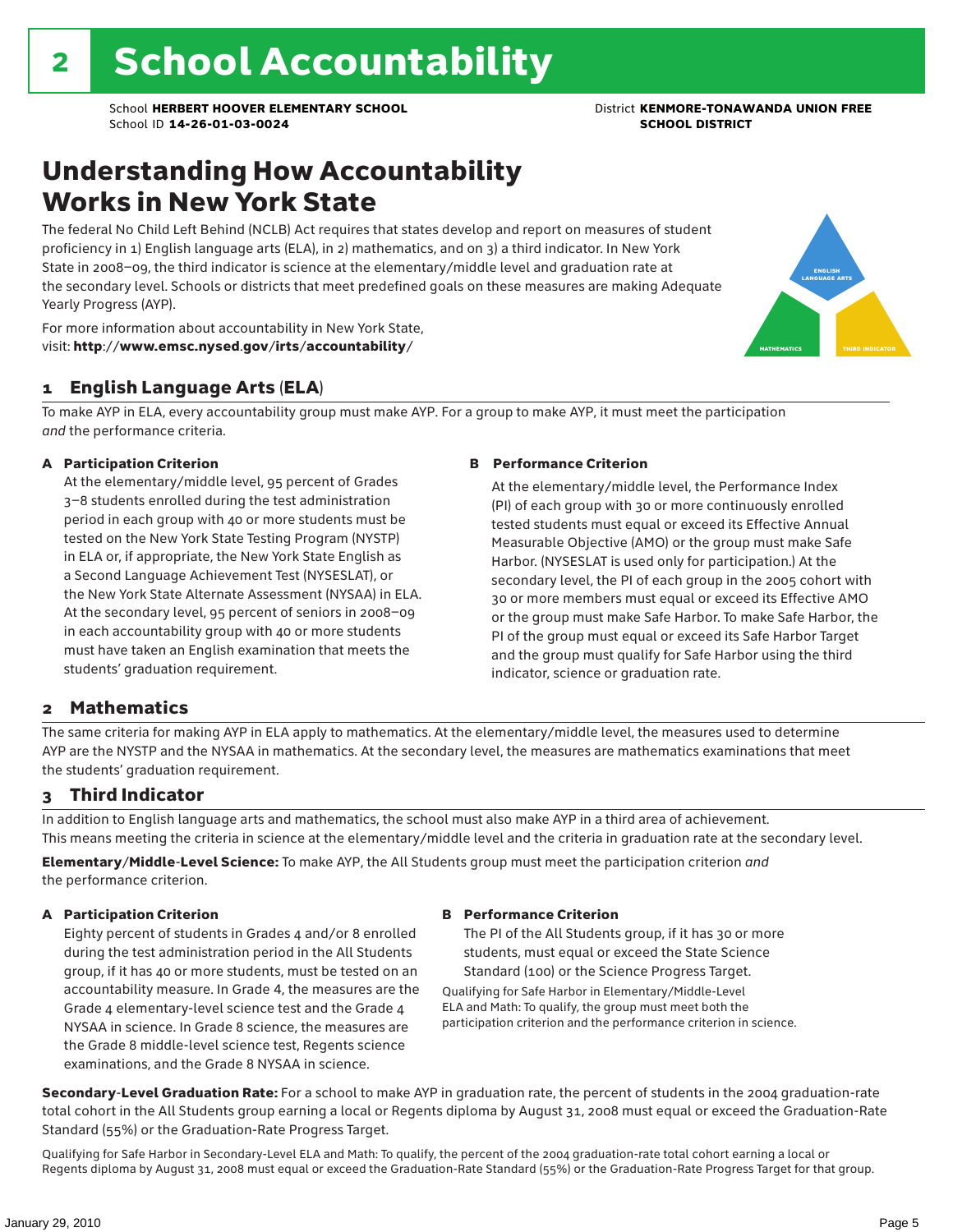## Useful Terms for Understanding Accountability

#### Accountability Cohort for English and Mathematics

The 2005 school accountability cohort consists of all students who first entered Grade 9 anywhere in the 2005–06 school year, and all ungraded students with disabilities who reached their seventeenth birthday in the 2005–06 school year, who were enrolled on October 1, 2008 and did not transfer to a diploma granting program. Students who earned a high school equivalency diploma or were enrolled in an approved high school equivalency preparation program on June 30, 2009, are not included in the 2005 school accountability cohort. The 2005 district accountability cohort consists of all students in each school accountability cohort plus students who transferred within the district after BEDS day plus students who were placed outside the district by the Committee on Special Education or district administrators and who met the other requirements for cohort membership. Cohort is defined in Section 100.2 (p) (16) of the Commissioner's Regulations.

#### Adequate Yearly Progress (AYP)

Adequate Yearly Progress (AYP) indicates satisfactory progress by a district or a school toward the goal of proficiency for all students.

#### Annual Measurable Objective (AMO)

The Annual Measurable Objective (AMO) is the Performance Index (PI) value that signifies that an accountability group is making satisfactory progress toward the goal that 100 percent of students will be proficient in the State's learning standards for English language arts and mathematics by 2013–14. The AMOs for each grade level will be increased as specified in CR100.2(p)(14) and will reach 200 in 2013–14. (See Effective AMO for further information.)

#### Continuously Enrolled Students

At the elementary/middle level, continuously enrolled students are those enrolled in the school or district on BEDS day (usually the first Wednesday in October) of the school year until the test administration period. At the secondary level, all students who meet the criteria for inclusion in the accountability cohort are considered to be continuously enrolled.

#### Effective Annual Measurable Objective (Effective AMO)

The Effective Annual Measurable Objective (Effective AMO) is the Performance Index (PI) value that each accountability group within a school or district is expected to achieve to make Adequate Yearly Progress (AYP). The Effective AMO is the lowest PI that an accountability group of a given size can achieve in a subject for the group's PI not to be considered significantly different from the AMO for that subject. If an accountability group's PI equals or exceeds the Effective AMO, it is considered to have made AYP. A more complete definition of Effective AMO and a table showing the PI values that each group size must equal or exceed to make AYP are available at www.emsc.nysed.gov/irts.

#### Graduation-Rate Total Cohort

This term is defined on the graduation-rate accountability page.

#### Performance Index (PI)

A Performance Index is a value from 0 to 200 that is assigned to an accountability group, indicating how that group performed on a required State test (or approved alternative) in English language arts, mathematics, or science. Student scores on the tests are converted to four performance levels, from Level 1 to Level 4. (See performance level definitions on the Overview Summary page.) At the elementary/middle level, the PI is calculated using the following equation:

100 × [(Count of Continuously Enrolled Tested Students Performing at Levels 2, 3, and 4 + the Count at Levels 3 and 4) ÷ Count of All Continuously Enrolled Tested Students]

At the secondary level, the PI is calculated using the following equation:

100 × [(Count of Cohort Members Performing at

Levels 2, 3, and 4 + the Count at Levels 3 and 4)  $\div$  Count of All Cohort Members]

A list of tests used to measure student performance for accountability is available at www.emsc.nysed.gov/irts.

#### Progress Target

For accountability groups below the State Standard in science or graduation rate, the Progress Target is an alternate method for making Adequate Yearly Progress (AYP) or qualifying for Safe Harbor in English language arts and mathematics based on improvement over the previous year's performance.

#### Safe Harbor

Safe Harbor provides an alternate means to demonstrate Adequate Yearly Progress (AYP) for accountability groups that do not achieve their Effective Annual Measurable Objectives (AMOs) in English or mathematics.

#### Safe Harbor Targets

The 2008–09 safe harbor targets were calculated using the following equation:

2007–08 PI + (200 – the 2007–08 PI) × 0.10

#### Science Progress Target

The elementary/middle-level 2008–09 Science Progress Target is calculated by adding one point to the 2007–08 PI. The 2009–10 Science Progress Target is calculated by adding one point to the 2008–09 PI. The 2008–09 target is provided for groups whose PI was below the State Science Standard in 2008–09.

#### Science Standard

The criterion value that represents a minimally satisfactory performance in science. In 2008–09, the State Science Standard at the elementary/middle level is a Performance Index (PI) of 100. The Commissioner may raise the State Science Standard at his discretion in future years.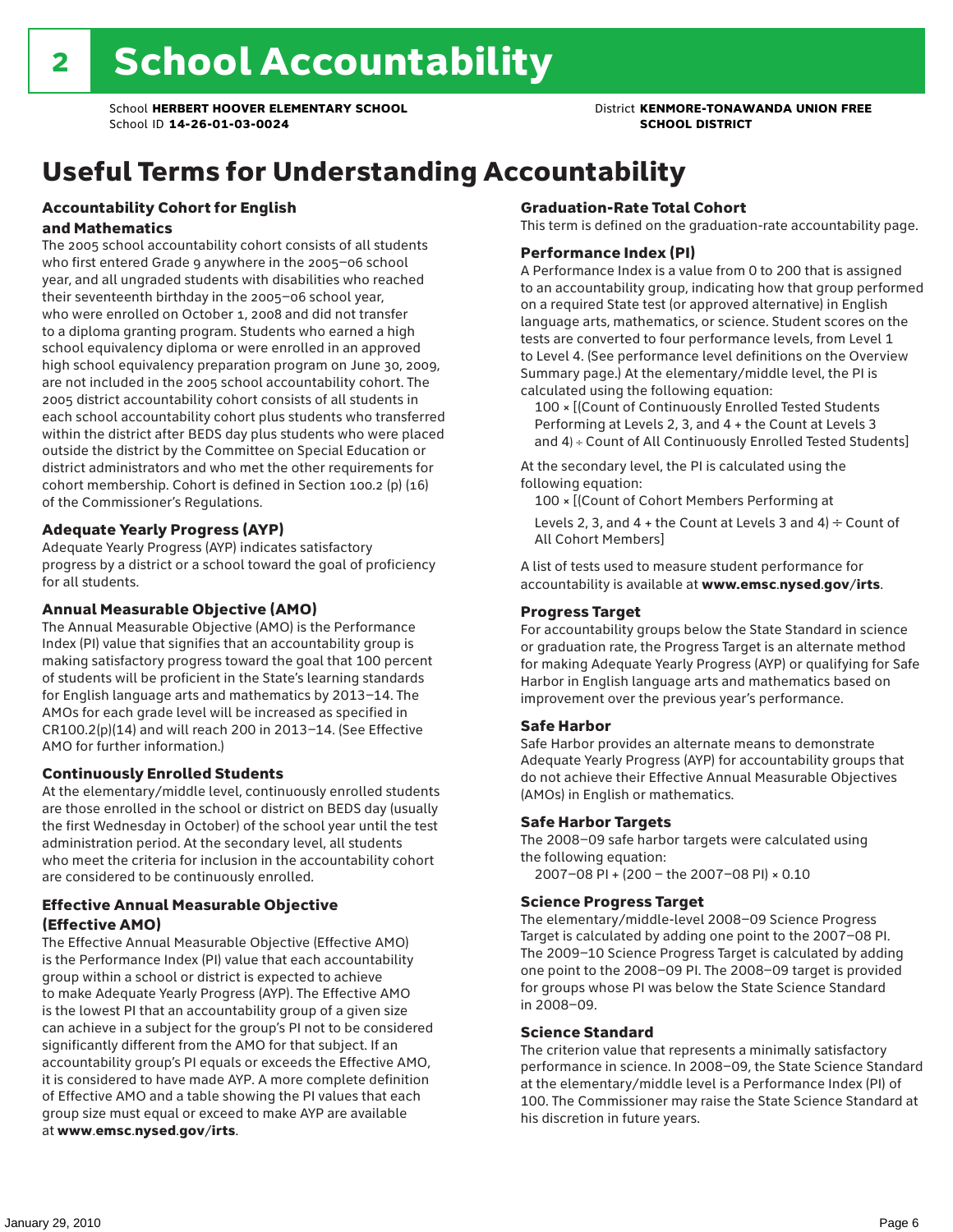### Understanding Your School Accountability Status

New York State has been approved by the United States Department of Education to participate in a differentiated accountability pilot program. Under this program, each public school in the state is assigned an accountability status "phase" (good standing, improvement, corrective action, or restructuring) based on its history of making Adequate Yearly Progress (AYP) and its AYP status in 2008–09. If the school is identified for improvement, corrective action, or restructuring under this program, the school is also assigned to an accountability "category" (basic, focused, or comprehensive) based on the student groups whose failure to make AYP caused the school to be identified or the "measures" for which it was identified.

Accountability measures for schools at the elementary/middle level are English language arts (ELA), mathematics, and science; at the secondary level, they are ELA, mathematics, and graduation rate. A school may be in a different accountability status phase for each measure. The school's overall status is its most advanced New York State accountability phase and its highest category within that phase.

For more information on this program and for this school's 2009–10 accountability status, see http://www.emsc.nysed.gov/irts/accountability/designations/.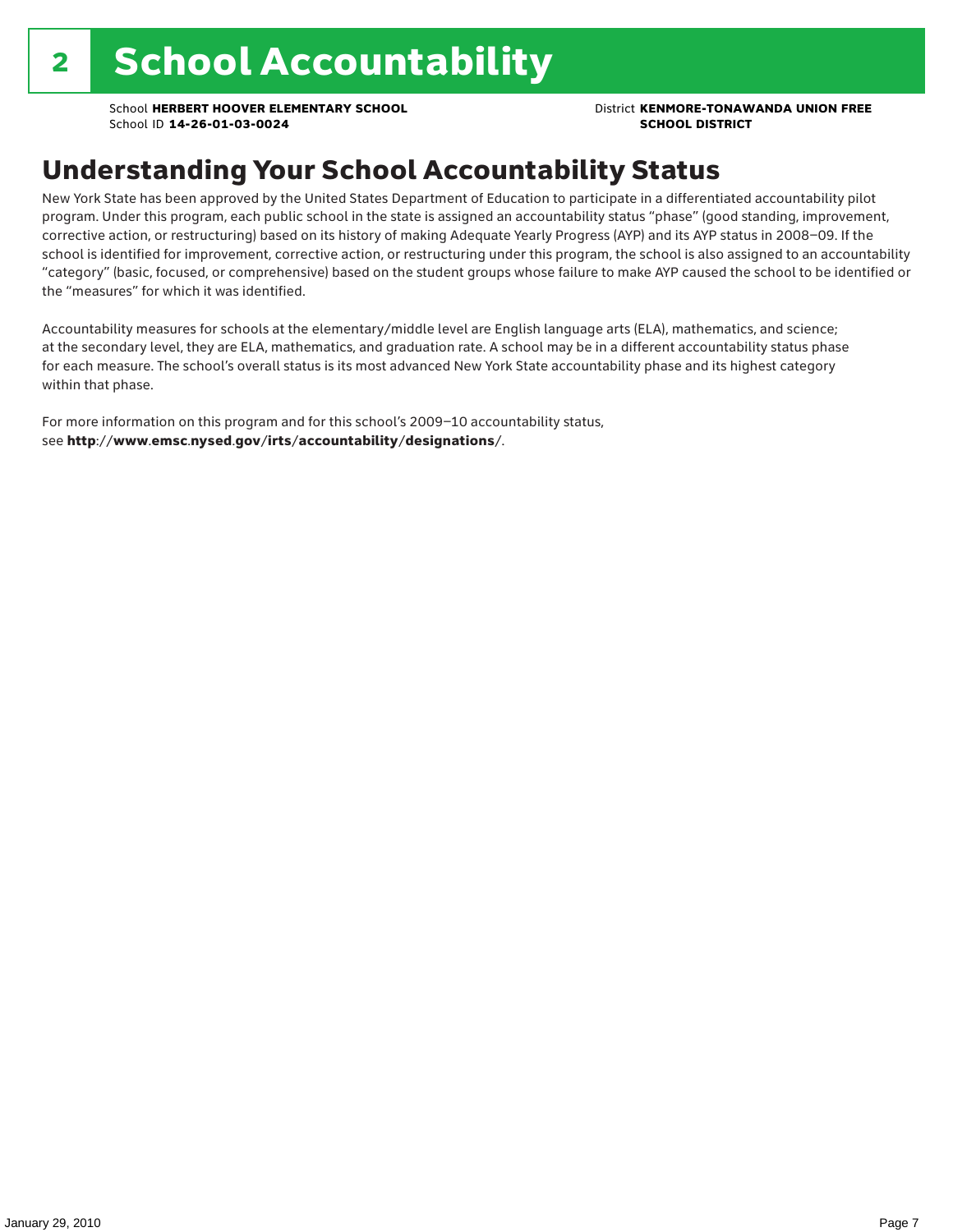# 2 School Accountability

School **HERBERT HOOVER ELEMENTARY SCHOOL** District **KENMORE-TONAWANDA UNION FREE**<br>School ID 14-26-01-03-0024 **District** School ID 14-26-01-03-0024 School ID **14-26-01-03-0024** 

### Summary

| <b>Overall Accountability</b> |                                                                  |
|-------------------------------|------------------------------------------------------------------|
| Status (2009-10)              | For this school's 2009-10 accountability status,                 |
|                               | see http://www.emsc.nysed.gov/irts/accountability/designations/. |

| <b>Title I Part A Funding</b> | <b>Years the School Received Title I Part A Funding</b> |             |         |  |  |
|-------------------------------|---------------------------------------------------------|-------------|---------|--|--|
|                               | $2007 - 08$                                             | $2008 - 09$ | 2009-10 |  |  |
|                               | NO                                                      | NO          | YES     |  |  |

### On which accountability measures did this school make Adequate Yearly Progress (AYP) and which groups made AYP on each measure?

|                                                     | <b>Elementary/Middle Level</b> |               |               | <b>Secondary Level</b> |             |                        |
|-----------------------------------------------------|--------------------------------|---------------|---------------|------------------------|-------------|------------------------|
| <b>Student Groups</b>                               | English                        |               |               | English                |             |                        |
|                                                     | Language Arts                  | Mathematics   | Science       | Language Arts          | Mathematics | <b>Graduation Rate</b> |
| <b>All Students</b>                                 | V                              | v             | V             |                        |             |                        |
| <b>Ethnicity</b>                                    |                                |               |               |                        |             |                        |
| American Indian or Alaska Native                    |                                |               |               |                        |             |                        |
| <b>Black or African American</b>                    |                                |               |               |                        |             |                        |
| Hispanic or Latino                                  |                                |               |               |                        |             |                        |
| Asian or Native Hawaiian/Other Pacific<br>Islander  |                                |               |               |                        |             |                        |
| White                                               | ✔                              | v             |               |                        |             |                        |
| Multiracial                                         |                                |               |               |                        |             |                        |
| <b>Other Groups</b>                                 |                                |               |               |                        |             |                        |
| <b>Students with Disabilities</b>                   | V                              | V             |               |                        |             |                        |
| Limited English Proficient                          |                                |               |               |                        |             |                        |
| Economically Disadvantaged                          | V                              | V             |               |                        |             |                        |
| <b>Student groups making</b><br>AYP in each subject | $\vee$ 4 of 4                  | $\vee$ 4 of 4 | $\vee$ 1 of 1 |                        |             |                        |

#### AYP Status

Made AYP

✔SH Made AYP Using Safe Harbor Target

X Did Not Make AYP

— Insufficient Number of Students to Determine AYP Status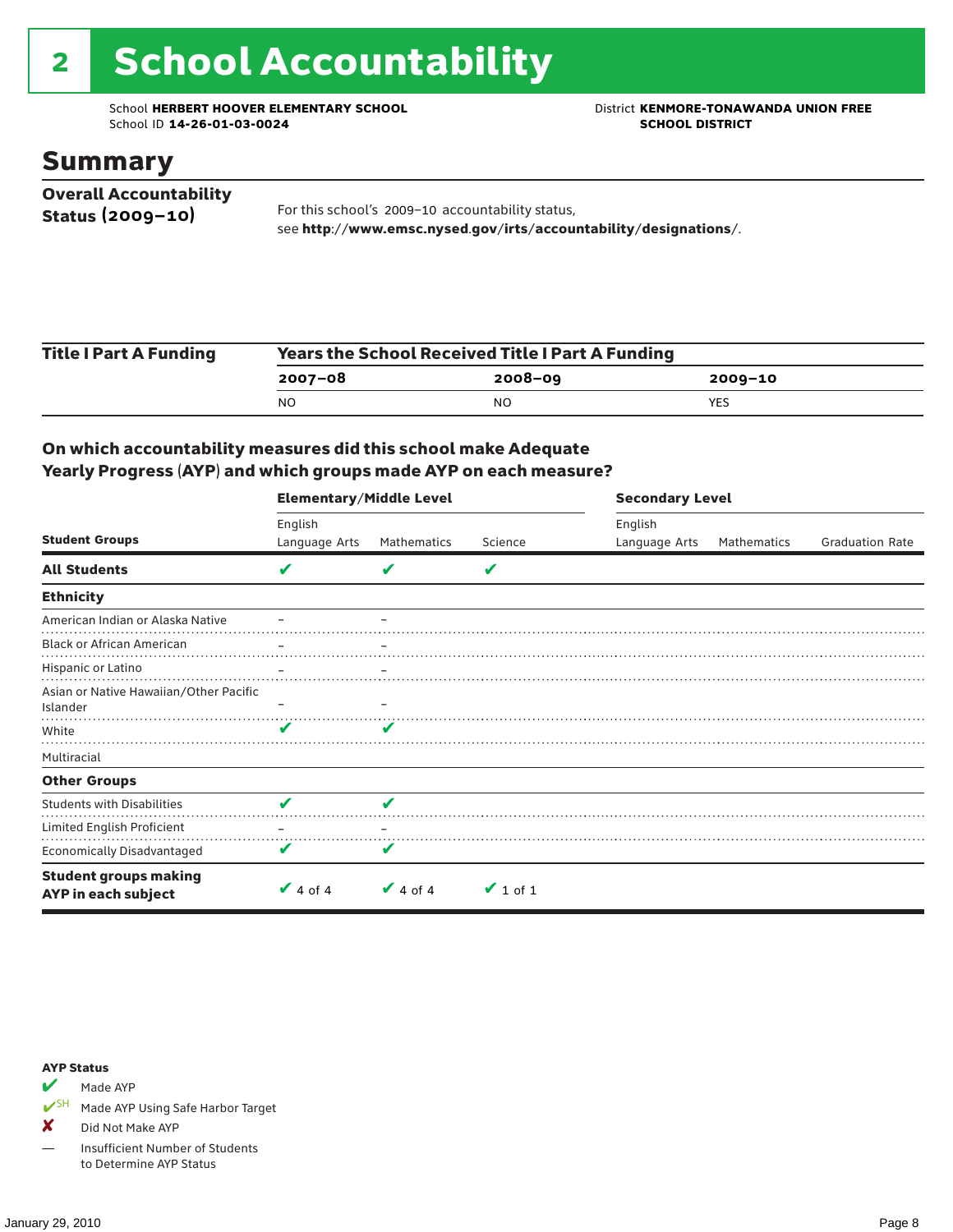### **Elementary/Middle-Level English Language Arts**

| <b>Accountability Status</b><br>for This Subject<br>$(2009 - 10)$ |        | For this school's 2009-10 accountability status,<br>see http://www.emsc.nysed.gov/irts/accountability/designations/. |
|-------------------------------------------------------------------|--------|----------------------------------------------------------------------------------------------------------------------|
| <b>Accountability Measures</b>                                    | 4 of 4 | Student groups making AYP in English language arts                                                                   |
|                                                                   |        | Made AYP                                                                                                             |

#### How did students in each accountability group perform on **elementary/middle-level English language arts accountability measures?**

|                                                          | <b>AYP</b>      | Participation <sup>2</sup>                                                      |            | Test Performance <sup>3</sup> |             | <b>Performance Objectives</b> |                    |             |
|----------------------------------------------------------|-----------------|---------------------------------------------------------------------------------|------------|-------------------------------|-------------|-------------------------------|--------------------|-------------|
| <b>Student Group</b>                                     |                 | Met                                                                             | Percentage | Met                           | Performance | Effective                     | Safe Harbor Target |             |
| (Total: Continuous Enrollment) <sup>1</sup>              | <b>Status</b>   | Criterion                                                                       | Tested     | Criterion                     | Index       | AMO                           | 2008-09            | $2009 - 10$ |
| <b>All Students (319:312)</b>                            | V               | V                                                                               | 100%       | V                             | 187         | 138                           |                    |             |
| <b>Ethnicity</b>                                         |                 |                                                                                 |            |                               |             |                               |                    |             |
| American Indian or Alaska Native<br>(1:1)                |                 |                                                                                 |            |                               |             |                               |                    |             |
| <b>Black or African American</b><br>(20:18)              |                 |                                                                                 |            |                               |             |                               |                    |             |
| Hispanic or Latino <sup>(12:11)</sup>                    |                 | the contract of the contract of the contract of the contract of the contract of |            |                               |             |                               |                    |             |
| Asian or Native Hawaiian/Other Pacific<br>Islander (4:3) |                 |                                                                                 |            |                               |             |                               |                    |             |
| White (282:279)                                          | V               | V                                                                               | 100%       | V                             | 187         | 137                           |                    |             |
| Multiracial (0:0)                                        |                 |                                                                                 |            |                               |             |                               |                    |             |
| <b>Other Groups</b>                                      |                 |                                                                                 |            |                               |             |                               |                    |             |
| Students with Disabilities <sup>4</sup>                  |                 |                                                                                 |            |                               |             |                               |                    |             |
| (47:45)                                                  | ✔               | ✔                                                                               | 100%       | V                             | 167         | 130                           |                    |             |
| Limited English Proficient <sup>5</sup>                  |                 |                                                                                 |            |                               |             |                               |                    |             |
| (4:3)                                                    |                 |                                                                                 |            |                               |             |                               |                    |             |
| <b>Economically Disadvantaged</b><br>(110:107)           | V               | V                                                                               | 100%       | V                             | 181         | 134                           |                    |             |
| <b>Final AYP Determination</b>                           | $\sqrt{4}$ of 4 |                                                                                 |            |                               |             |                               |                    |             |

#### **NOTES**

- <sup>1</sup> These data show the count of students enrolled during the test administration period (used for Participation) followed by the count of continuously enrolled tested students (used for Performance). For accountability calculations,
- students who were excused from testing for medical reasons are not included in the enrollment count. <sup>2</sup> Groups with fewer than 40 students enrolled during the test administration period are not required to meet the participation criterion. If the participation rate of a group fell below 95 percent in 2008–09, the enrollment shown is the sum of 2007–08 and 2008–09 enrollments and the percent tested is the weighted average
- of the participation rates over those two years.<br><sup>3</sup> For schools with fewer than 30 continuously enrolled tested students in the All Students group in 2008–09, data for 2007–08 and 2008–09 were combined to determine counts and PIs. For schools with 30 or more continuously enrolled students in the All Students group in 2008–09, student groups with fewer than 30
- continuously enrolled tested students are not required to meet the performance criterion. <sup>4</sup> If the school failed to make AYP solely because of the performance of students with disabilities, met the 95% participation requirement for this group, and would meet or exceed the AMO for this subject if 34 points were added to the PI, then the school is considered to have made AYP for students with disabilities.
- $5$  If the count of LEP students is equal to or greater than 30, former LEP students are also included in the performance calculations.
- ‡ This student group did not make AYP in science; therefore, it did not qualify for Safe Harbor.
- $M$  Made AYP
	- Made AYP Using Safe Harbor Target
- X Did Not Make AYP
- Insufficient Number of Students to Determine AYP Status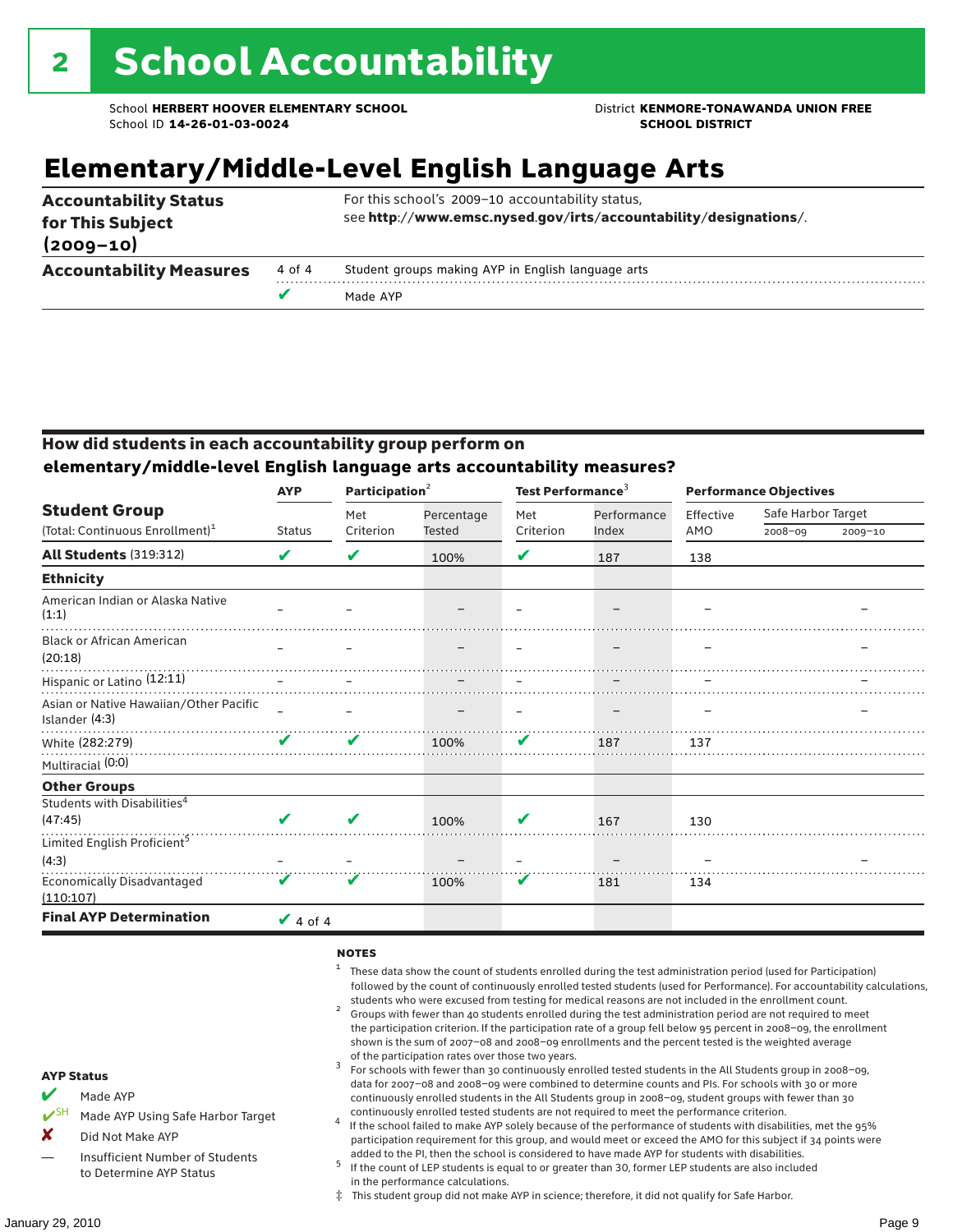### **Elementary/Middle-Level Mathematics**

| <b>Accountability Status</b><br>for This Subject<br>$(2009 - 10)$ |        | For this school's 2009-10 accountability status,<br>see http://www.emsc.nysed.gov/irts/accountability/designations/. |
|-------------------------------------------------------------------|--------|----------------------------------------------------------------------------------------------------------------------|
| <b>Accountability Measures</b>                                    | 4 of 4 | Student groups making AYP in mathematics                                                                             |
|                                                                   |        | Made AYP                                                                                                             |

#### How did students in each accountability group perform on **elementary/middle-level mathematics accountability measures?**

|                                                          | <b>AYP</b>      | Participation <sup>2</sup>                                                                                      |            | Test Performance <sup>3</sup> |             | <b>Performance Objectives</b> |                    |             |
|----------------------------------------------------------|-----------------|-----------------------------------------------------------------------------------------------------------------|------------|-------------------------------|-------------|-------------------------------|--------------------|-------------|
| <b>Student Group</b>                                     |                 | Met                                                                                                             | Percentage | Met                           | Performance | Effective                     | Safe Harbor Target |             |
| (Total: Continuous Enrollment) <sup>1</sup>              | <b>Status</b>   | Criterion                                                                                                       | Tested     | Criterion                     | Index       | AMO                           | 2008-09            | $2009 - 10$ |
| <b>All Students (323:311)</b>                            | V               | V                                                                                                               | 100%       | V                             | 194         | 113                           |                    |             |
| <b>Ethnicity</b>                                         |                 |                                                                                                                 |            |                               |             |                               |                    |             |
| American Indian or Alaska Native<br>(1:1)                |                 |                                                                                                                 |            |                               |             |                               |                    |             |
| <b>Black or African American</b><br>(21:18)              |                 |                                                                                                                 |            |                               |             |                               |                    |             |
| Hispanic or Latino (12:11)                               |                 | the contract of the contract of the contract of the contract of the contract of the contract of the contract of |            |                               |             |                               |                    |             |
| Asian or Native Hawaiian/Other Pacific<br>Islander (4:3) |                 |                                                                                                                 |            |                               |             |                               |                    |             |
| White (285:278)                                          | V               | V                                                                                                               | 100%       | V                             | 195         | 112                           |                    |             |
| Multiracial (0:0)                                        |                 |                                                                                                                 |            |                               |             |                               |                    |             |
| <b>Other Groups</b>                                      |                 |                                                                                                                 |            |                               |             |                               |                    |             |
| Students with Disabilities <sup>4</sup>                  |                 |                                                                                                                 |            |                               |             |                               |                    |             |
| (48:44)                                                  | ✔               | V                                                                                                               | 100%       | V                             | 182         | 104                           |                    |             |
| Limited English Proficient <sup>5</sup>                  |                 |                                                                                                                 |            |                               |             |                               |                    |             |
| (4:3)                                                    |                 |                                                                                                                 |            |                               |             |                               |                    |             |
| <b>Economically Disadvantaged</b><br>(110:107)           | V               | V                                                                                                               | 100%       | V                             | 191         | 109                           |                    |             |
| <b>Final AYP Determination</b>                           | $\sqrt{4}$ of 4 |                                                                                                                 |            |                               |             |                               |                    |             |

#### **NOTES**

- <sup>1</sup> These data show the count of students enrolled during the test administration period (used for Participation) followed by the count of continuously enrolled tested students (used for Performance). For accountability calculations,
- students who were excused from testing for medical reasons are not included in the enrollment count. <sup>2</sup> Groups with fewer than 40 students enrolled during the test administration period are not required to meet the participation criterion. If the participation rate of a group fell below 95 percent in 2008–09, the enrollment shown is the sum of 2007–08 and 2008–09 enrollments and the percent tested is the weighted average
- of the participation rates over those two years.<br><sup>3</sup> For schools with fewer than 30 continuously enrolled tested students in the All Students group in 2008–09, data for 2007–08 and 2008–09 were combined to determine counts and PIs. For schools with 30 or more continuously enrolled students in the All Students group in 2008–09, student groups with fewer than 30
- continuously enrolled tested students are not required to meet the performance criterion. <sup>4</sup> If the school failed to make AYP solely because of the performance of students with disabilities, met the 95% participation requirement for this group, and would meet or exceed the AMO for this subject if 34 points were added to the PI, then the school is considered to have made AYP for students with disabilities.
- $5$  If the count of LEP students is equal to or greater than 30, former LEP students are also included in the performance calculations.
- ‡ This student group did not make AYP in science; therefore, it did not qualify for Safe Harbor.
- $M$  Made AYP
	- Made AYP Using Safe Harbor Target
- X Did Not Make AYP
- Insufficient Number of Students to Determine AYP Status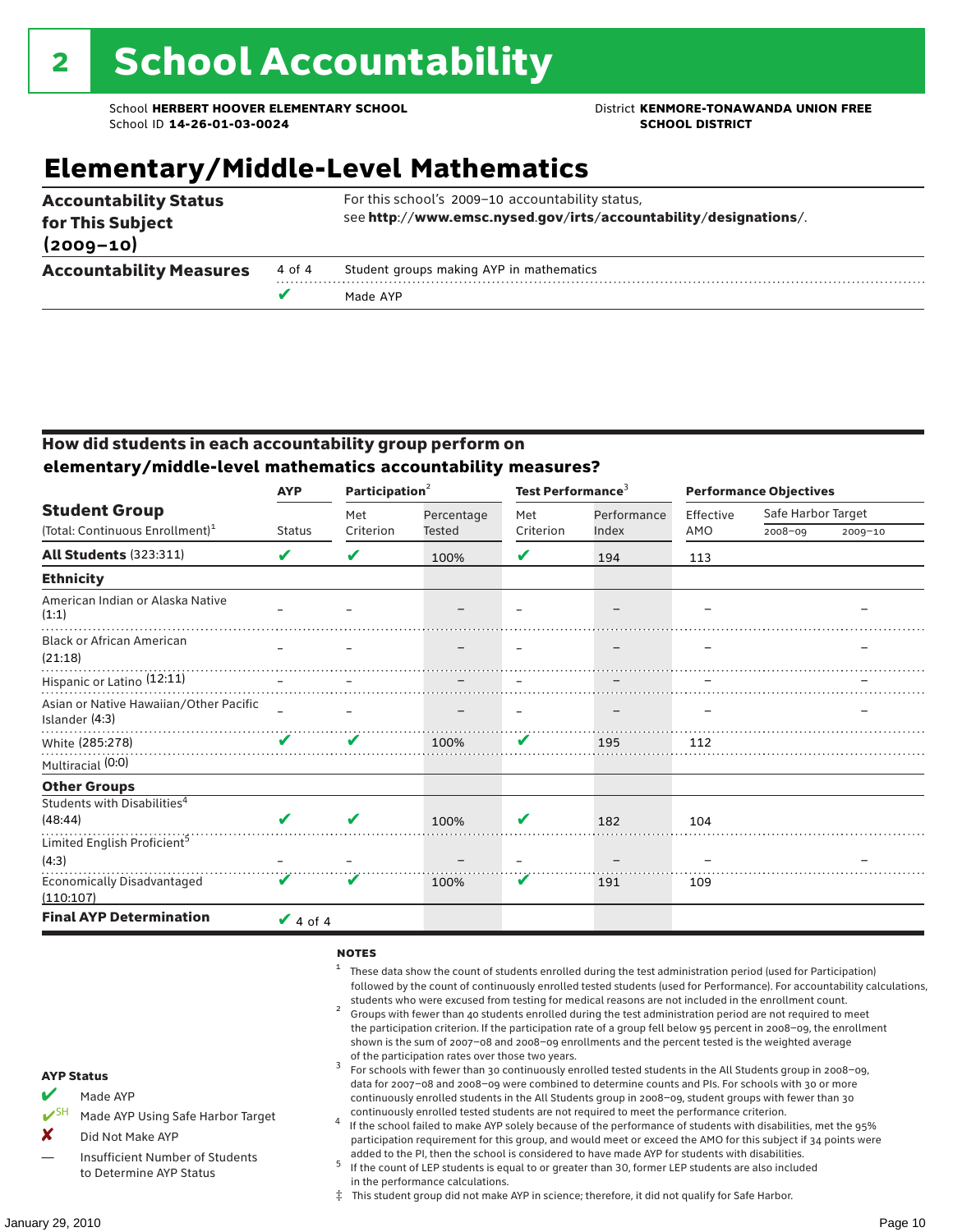School **HERBERT HOOVER ELEMENTARY SCHOOL** District **KENMORE-TONAWANDA UNION FREE**<br>School ID 14-26-01-03-0024 **District** School ID 14-26-01-03-0024 School ID **14-26-01-03-0024** 

### Elementary/Middle-Level Science

|                                | v      | Made AYP                                                         |
|--------------------------------|--------|------------------------------------------------------------------|
| <b>Accountability Measures</b> | 1 of 1 | Student groups making AYP in science                             |
| $(2009 - 10)$                  |        |                                                                  |
| for This Subject               |        | see http://www.emsc.nysed.gov/irts/accountability/designations/. |
| <b>Accountability Status</b>   |        | For this school's 2009-10 accountability status,                 |

#### How did students in each accountability group perform on elementary/middle-level science accountability measures?

|                                                                                                                                                                                   | <b>AYP</b>    |                                                              | Participation <sup>2</sup>                                                    |                                                            | Test Performance $3$ |                                                                                                                                                                                                                                                                                                                                                                                                                                                                                                                                                                                                                                                                              | <b>Performance Objectives</b> |                                                                                                                                                                                                                                                                                                                                                                 |  |
|-----------------------------------------------------------------------------------------------------------------------------------------------------------------------------------|---------------|--------------------------------------------------------------|-------------------------------------------------------------------------------|------------------------------------------------------------|----------------------|------------------------------------------------------------------------------------------------------------------------------------------------------------------------------------------------------------------------------------------------------------------------------------------------------------------------------------------------------------------------------------------------------------------------------------------------------------------------------------------------------------------------------------------------------------------------------------------------------------------------------------------------------------------------------|-------------------------------|-----------------------------------------------------------------------------------------------------------------------------------------------------------------------------------------------------------------------------------------------------------------------------------------------------------------------------------------------------------------|--|
| <b>Student Group</b><br>(Total: Continuous Enrollment) <sup>1</sup>                                                                                                               |               | Safe Harbor<br><b>Status Oualification</b>                   | Met<br>Criterion                                                              | Percentage<br>Tested                                       | Met<br>Criterion     | Performance<br>Index                                                                                                                                                                                                                                                                                                                                                                                                                                                                                                                                                                                                                                                         | State<br>Standard             | Progress Target<br>2008-09 2009-10                                                                                                                                                                                                                                                                                                                              |  |
| <b>All Students (110:108)</b>                                                                                                                                                     | V             | Oualified                                                    | V                                                                             | 100%                                                       | ✔                    | 194                                                                                                                                                                                                                                                                                                                                                                                                                                                                                                                                                                                                                                                                          | 100                           |                                                                                                                                                                                                                                                                                                                                                                 |  |
| <b>Ethnicity</b>                                                                                                                                                                  |               |                                                              |                                                                               |                                                            |                      |                                                                                                                                                                                                                                                                                                                                                                                                                                                                                                                                                                                                                                                                              |                               |                                                                                                                                                                                                                                                                                                                                                                 |  |
| American Indian or Alaska Native<br>(0:0)                                                                                                                                         |               |                                                              |                                                                               |                                                            |                      |                                                                                                                                                                                                                                                                                                                                                                                                                                                                                                                                                                                                                                                                              |                               |                                                                                                                                                                                                                                                                                                                                                                 |  |
| <b>Black or African American</b><br>(7:7)                                                                                                                                         |               |                                                              |                                                                               |                                                            |                      |                                                                                                                                                                                                                                                                                                                                                                                                                                                                                                                                                                                                                                                                              |                               |                                                                                                                                                                                                                                                                                                                                                                 |  |
| Hispanic or Latino (6:5)                                                                                                                                                          |               |                                                              |                                                                               |                                                            |                      |                                                                                                                                                                                                                                                                                                                                                                                                                                                                                                                                                                                                                                                                              |                               |                                                                                                                                                                                                                                                                                                                                                                 |  |
| Asian or Native Hawaiian/Other Pacific<br>Islander $(1:1)$                                                                                                                        |               |                                                              |                                                                               |                                                            |                      |                                                                                                                                                                                                                                                                                                                                                                                                                                                                                                                                                                                                                                                                              |                               |                                                                                                                                                                                                                                                                                                                                                                 |  |
| White (96:95)                                                                                                                                                                     |               | Oualified                                                    |                                                                               | 100%                                                       | V                    | 197                                                                                                                                                                                                                                                                                                                                                                                                                                                                                                                                                                                                                                                                          | 100                           |                                                                                                                                                                                                                                                                                                                                                                 |  |
| Multiracial (0:0)                                                                                                                                                                 |               |                                                              |                                                                               |                                                            |                      |                                                                                                                                                                                                                                                                                                                                                                                                                                                                                                                                                                                                                                                                              |                               |                                                                                                                                                                                                                                                                                                                                                                 |  |
| <b>Other Groups</b>                                                                                                                                                               |               |                                                              |                                                                               |                                                            |                      |                                                                                                                                                                                                                                                                                                                                                                                                                                                                                                                                                                                                                                                                              |                               |                                                                                                                                                                                                                                                                                                                                                                 |  |
| <b>Students with Disabilities</b><br>(16:15)                                                                                                                                      |               |                                                              |                                                                               |                                                            |                      |                                                                                                                                                                                                                                                                                                                                                                                                                                                                                                                                                                                                                                                                              |                               |                                                                                                                                                                                                                                                                                                                                                                 |  |
| Limited English Proficient <sup>4</sup><br>(1:1)                                                                                                                                  |               |                                                              |                                                                               |                                                            |                      |                                                                                                                                                                                                                                                                                                                                                                                                                                                                                                                                                                                                                                                                              |                               |                                                                                                                                                                                                                                                                                                                                                                 |  |
| <b>Economically Disadvantaged</b><br>(39:38)                                                                                                                                      |               | Qualified                                                    |                                                                               |                                                            | V                    | 187                                                                                                                                                                                                                                                                                                                                                                                                                                                                                                                                                                                                                                                                          | 100                           |                                                                                                                                                                                                                                                                                                                                                                 |  |
| <b>Final AYP Determination</b>                                                                                                                                                    | $\vee$ 1 of 1 |                                                              |                                                                               |                                                            |                      |                                                                                                                                                                                                                                                                                                                                                                                                                                                                                                                                                                                                                                                                              |                               |                                                                                                                                                                                                                                                                                                                                                                 |  |
| <b>AYP Status</b><br>V<br>Made AYP<br>$V^{\text{SH}}$<br>Made AYP Using Safe Harbor Target<br>×<br>Did Not Make AYP<br>Insufficient Number of Students<br>to Determine AYP Status |               | <b>NOTES</b><br>$\mathbf{1}$<br>$\overline{\mathbf{c}}$<br>3 | participation rates over those two years.<br>in the performance calculations. | were combined to determine counts and performance indices. |                      | These data show the count of students enrolled during the test administration period (used for Participation)<br>students who were excused from testing for medical reasons are not included in the enrollment count.<br>Groups with fewer than 40 students enrolled during the test administration period are not required to meet<br>the participation criterion. If the participation rate of a group fell below 80 percent in 2008-09, the enrollment<br>shown is the sum of 2007-08 and 2008-09 enrollments and the percent tested is the weighted average of the<br>If the count of LEP students is equal to or greater than 30, former LEP students are also included |                               | followed by the count of continuously enrolled tested students (used for Performance). For accountability calculations,<br>Groups with fewer than 30 continuously enrolled tested students are not required to meet the performance criterion.<br>For schools with fewer than 30 continuously enrolled tested students in 2008-09, data for 2007-08 and 2008-09 |  |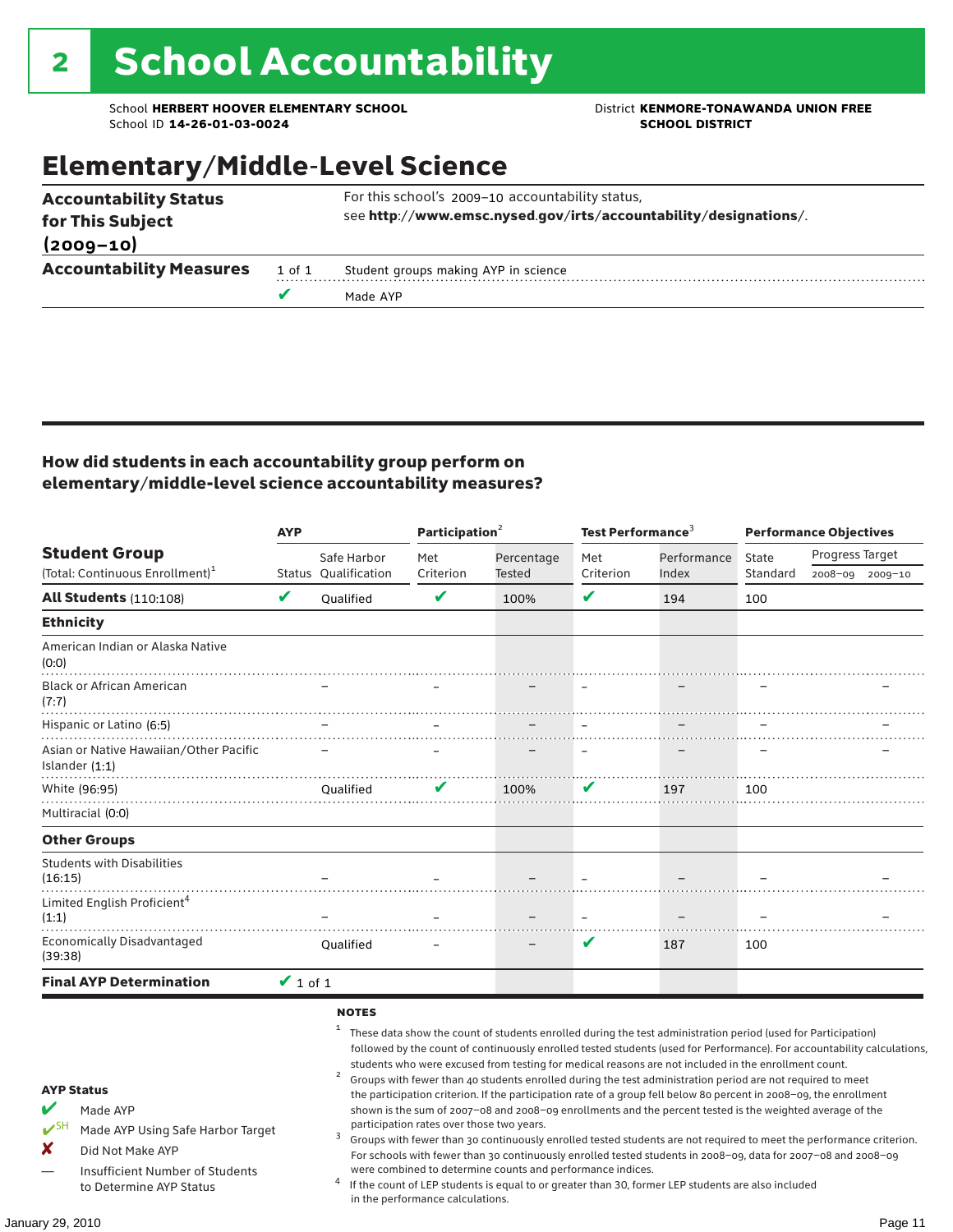### Summary of 2008–09 School Performance

Performance on the State assessments in English language arts, mathematics, and science at the elementary and middle levels is reported in terms of mean scores and the percentage of tested students scoring at or above Level 2, Level 3, and Level 4. Performance on the State assessments in ELA and mathematics at the secondary level is reported in terms of the percentage of students in a cohort scoring at these levels.

|                              |     | Percentage of students that<br>scored at or above Level 3 | Total<br>Tested |
|------------------------------|-----|-----------------------------------------------------------|-----------------|
| <b>English Language Arts</b> | 0%  | 50%                                                       | 100%            |
| Grade 3                      | 86% |                                                           | 96              |
| Grade 4                      | 82% |                                                           | 110             |
| Grade 5                      | 90% |                                                           | 102             |
| <b>Mathematics</b>           |     |                                                           |                 |
| Grade 3                      | 99% |                                                           | 100             |
| Grade 4                      | 89% |                                                           | 110             |
| Grade 5                      | 93% |                                                           | 103             |
| <b>Science</b>               |     |                                                           |                 |
| Grade 4                      | 95% |                                                           | 107             |

#### About the Performance Level Descriptors

#### Level 1: Not Meeting Learning Standards.

Student performance does not demonstrate an understanding of the content expected in the subject and grade level.

#### Level 2: Partially Meeting Learning Standards.

Student performance demonstrates a partial understanding of the content expected in the subject and grade level.

#### Level 3: Meeting Learning Standards.

Student performance demonstrates an understanding of the content expected in the subject and grade level.

#### Level 4: Meeting Learning Standards with Distinction.

Student performance demonstrates a thorough understanding of the content expected in the subject and grade level.

#### How are Need/Resource Capacity (N/RC) categories determined?

Districts are divided into high, average, and low need categories based on their ability to meet the special needs of their students with local resources. Districts in the high need category are subdivided into four categories based on enrollment size and, in some cases, number of students per square mile. More information about the categories can be found in the *Report to the Governor and the Legislature on the Educational Status of the State's Schools* at www.emsc.nysed.gov/irts.

#### What are Similar Schools?

In this section, this school's performance is compared with that of similar schools.

Within each N/RC category, the Department identifies Similar Schools: schools that serve similar students and have similar resources. Each school report card compares the school's performance with that of similar schools. The following factors are considered in grouping schools: a) the grade level served by the school and b) rates of student poverty and limited English proficiency. Student poverty levels are indicated by determining the percentage of children in each school who participate in the free-lunch program. By combining these factors, a measure of student need is created and used to place schools into relatively low (lowest quartile), relatively high (highest quartile), and typical (mid-range) groups.

#### This School's Similar Schools Group: **14**

All schools in this group are elementary level schools in school districts with average student needs in relation to district resource capacity.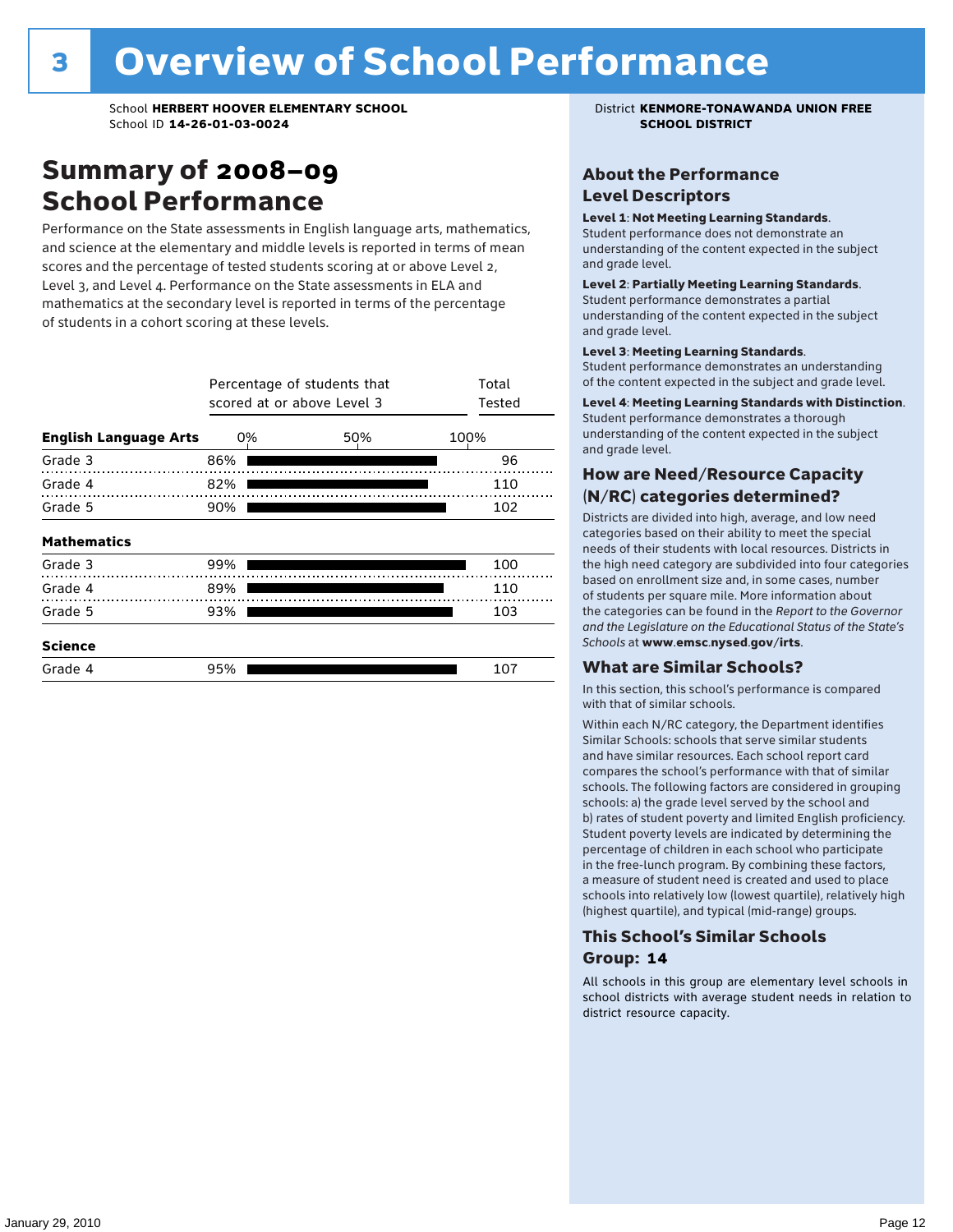### **This School's Results in Grade 3 English Language Arts**

|                                                           |        | <b>This School</b>              |            |                | <b>Similar Schools</b><br>Percentage scoring at level(s): |         |                |  |
|-----------------------------------------------------------|--------|---------------------------------|------------|----------------|-----------------------------------------------------------|---------|----------------|--|
|                                                           |        | Percentage scoring at level(s): |            |                |                                                           |         |                |  |
|                                                           |        | $2 - 4$                         | $3 - 4$    | $\overline{4}$ | $2 - 4$                                                   | $3 - 4$ | $\overline{4}$ |  |
| 2009 Mean Score: 676                                      | Range: | 616-780                         | 650-780    | 720-780        |                                                           |         |                |  |
| 2008 Mean Score: 678<br>$\blacksquare$ 2008-09<br>2007-08 | 100%   | 99% 97%                         | 86%<br>74% | 19%            | 97% 97%                                                   | 81% 78% |                |  |
|                                                           |        |                                 |            | 9%             |                                                           |         | 12% 15%        |  |
| Number of Tested Students:                                |        | 106<br>95                       | 83<br>81   | 9<br>21        |                                                           |         |                |  |

|                                                    |              | 2008-09 School Year |                                 |     | 2007-08 School Year |         |                                 |     |
|----------------------------------------------------|--------------|---------------------|---------------------------------|-----|---------------------|---------|---------------------------------|-----|
| <b>Results by</b>                                  | Total        |                     | Percentage scoring at level(s): |     | Total<br>Tested     |         | Percentage scoring at level(s): |     |
| <b>Student Group</b>                               | Tested       | $2 - 4$             | $3 - 4$                         | 4   |                     | $2 - 4$ | $3 - 4$                         | 4   |
| <b>All Students</b>                                | 96           | 99%                 | 86%                             | 9%  | 109                 | 97%     | 74%                             | 19% |
| Female                                             | 55           | 100%                | 85%                             | 15% | 54                  | 98%     | 80%                             | 22% |
| Male                                               | 41           | 98%                 | 88%                             | 2%  | 55                  | 96%     | 69%                             | 16% |
| American Indian or Alaska Native                   | $\mathbf{1}$ |                     |                                 |     | 1                   |         |                                 |     |
| Black or African American                          |              | 86%                 | 43%                             | 0%  | 6                   | 83%     | 17%                             | 0%  |
| Hispanic or Latino                                 | 5            |                     |                                 |     | 4                   |         |                                 |     |
| Asian or Native Hawaiian/Other<br>Pacific Islander |              |                     |                                 |     | 1                   |         |                                 |     |
| White                                              | 83           | 100%                | 89%                             | 10% | 97                  | 98%     | 77%                             | 22% |
| Multiracial                                        |              |                     |                                 |     |                     |         |                                 |     |
| Small Group Totals                                 | 6            | 100%                | 100%                            | 17% | 6                   | 100%    | 83%                             | 0%  |
| <b>General-Education Students</b>                  | 85           | 100%                | 87%                             | 11% | 95                  | 100%    | 79%                             | 22% |
| <b>Students with Disabilities</b>                  | 11           | 91%                 | 82%                             | 0%  | 14                  | 79%     | 43%                             | 0%  |
| English Proficient                                 | 95           |                     |                                 |     | 108                 |         |                                 |     |
| Limited English Proficient                         | 1            |                     |                                 |     | 1                   |         |                                 |     |
| Economically Disadvantaged                         | 26           | 96%                 | 73%                             | 8%  | 37                  | 92%     | 65%                             | 14% |
| Not Disadvantaged                                  | 70           | 100%                | 91%                             | 10% | 72                  | 100%    | 79%                             | 22% |
| Migrant                                            |              |                     |                                 |     |                     |         |                                 |     |
| Not Migrant                                        | 96           | 99%                 | 86%                             | 9%  | 109                 | 97%     | 74%                             | 19% |
|                                                    |              |                     |                                 |     |                     |         |                                 |     |

NOTES<br>The – symbol indicates that data for a group of students have been suppressed. If a group has fewer than five students,<br>data for that group and the next smallest group(s) are suppressed to protect the privacy of indi

| <b>Other</b>                                        | 2008-09 School Year |                             |         |     | 2007-08 School Year |                             |         |     |
|-----------------------------------------------------|---------------------|-----------------------------|---------|-----|---------------------|-----------------------------|---------|-----|
| <b>Assessments</b>                                  | Total               | Number scoring at level(s): |         |     | Total<br>Tested     | Number scoring at level(s): |         |     |
|                                                     | Tested              | $2 - 4$                     | $3 - 4$ | 4   |                     | $2 - 4$                     | $3 - 4$ | 4   |
| New York State Alternate Assessment                 | 4                   |                             |         |     | 0                   |                             |         |     |
| (NYSAA): Grade 3 Equivalent                         |                     |                             |         |     |                     |                             |         |     |
| New York State English as a Second                  |                     |                             |         |     |                     |                             |         |     |
| Language Achievement Test (NYSESLAT) <sup>+</sup> : |                     | N/A                         | N/A     | N/A | 0                   | N/A                         | N/A     | N/A |
| Grade 3                                             |                     |                             |         |     |                     |                             |         |     |

† These counts represent recently arrived LEP students who used the NYSESLAT to fulfill the English language arts participation requirement.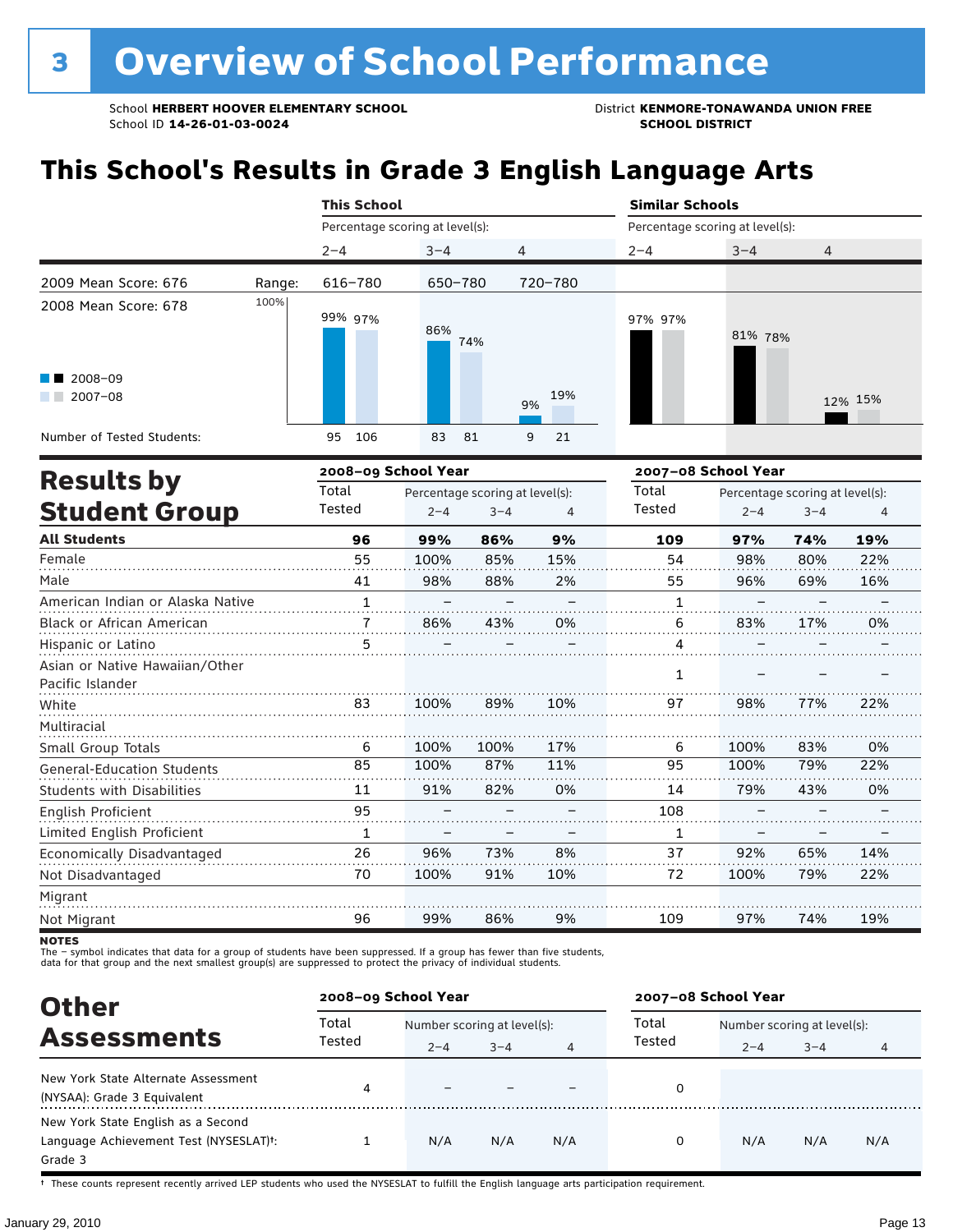School **HERBERT HOOVER ELEMENTARY SCHOOL** District **KENMORE-TONAWANDA UNION FREE**<br>School ID 14-26-01-03-0024 **District** School ID 14-26-01-03-0024 School ID **14-26-01-03-0024** 

### **This School's Results in Grade 3 Mathematics**

|                                               |        | <b>This School</b>              |          |          |         | <b>Similar Schools</b><br>Percentage scoring at level(s): |                |  |  |
|-----------------------------------------------|--------|---------------------------------|----------|----------|---------|-----------------------------------------------------------|----------------|--|--|
|                                               |        | Percentage scoring at level(s): |          |          |         |                                                           |                |  |  |
|                                               |        | $2 - 4$                         | $3 - 4$  | 4        | $2 - 4$ | $3 - 4$                                                   | $\overline{4}$ |  |  |
| 2009 Mean Score: 695                          | Range: | 624-770                         | 650-770  | 703-770  |         |                                                           |                |  |  |
| 2008 Mean Score: 691                          | 100%   | 99% 98%                         | 99% 92%  |          | 99% 99% | 95% 93%                                                   |                |  |  |
| $\blacksquare$ 2008-09<br>$2007 - 08$<br>a ka |        |                                 |          | 30% 25%  |         |                                                           | 27% 27%        |  |  |
| Number of Tested Students:                    |        | 105<br>99                       | 99<br>98 | 27<br>30 |         |                                                           |                |  |  |

| <b>Results by</b>                                  |               | 2008-09 School Year |                                 |     | 2007-08 School Year |         |                                 |     |
|----------------------------------------------------|---------------|---------------------|---------------------------------|-----|---------------------|---------|---------------------------------|-----|
|                                                    | Total         |                     | Percentage scoring at level(s): |     | Total               |         | Percentage scoring at level(s): |     |
| <b>Student Group</b>                               | Tested        | $2 - 4$             | $3 - 4$                         | 4   | Tested              | $2 - 4$ | $3 - 4$                         | 4   |
| <b>All Students</b>                                | 100           | 99%                 | 99%                             | 30% | 107                 | 98%     | 92%                             | 25% |
| Female                                             | 55            | 100%                | 100%                            | 36% | 52                  | 98%     | 90%                             | 27% |
| Male                                               | 45            | 98%                 | 98%                             | 22% | 55                  | 98%     | 93%                             | 24% |
| American Indian or Alaska Native                   | $\mathbf{1}$  |                     |                                 |     | 1                   |         |                                 |     |
| <b>Black or African American</b>                   | 8             | 88%                 | 88%                             | 25% | 6                   | 83%     | 50%                             | 0%  |
| Hispanic or Latino                                 | 5             |                     |                                 |     | 4                   |         |                                 |     |
| Asian or Native Hawaiian/Other<br>Pacific Islander | 1             |                     |                                 |     | 1                   |         |                                 |     |
| White                                              | 85            | 100%                | 100%                            | 29% | 95                  | 99%     | 94%                             | 28% |
| Multiracial                                        |               |                     |                                 |     |                     |         |                                 |     |
| Small Group Totals                                 | 7             | 100%                | 100%                            | 43% | 6                   | 100%    | 100%                            | 0%  |
| <b>General-Education Students</b>                  | 88            | 100%                | 100%                            | 32% | 93                  | 100%    | 94%                             | 29% |
| <b>Students with Disabilities</b>                  | 12            | 92%                 | 92%                             | 17% | 14                  | 86%     | 79%                             | 0%  |
| English Proficient                                 | 98            |                     |                                 |     | 106                 |         |                                 |     |
| Limited English Proficient                         | $\mathcal{P}$ |                     |                                 |     | 1                   |         |                                 |     |
| Economically Disadvantaged                         | 27            | 96%                 | 96%                             | 30% | 36                  | 94%     | 83%                             | 17% |
| Not Disadvantaged                                  | 73            | 100%                | 100%                            | 30% | 71                  | 100%    | 96%                             | 30% |
| Migrant                                            |               |                     |                                 |     |                     |         |                                 |     |
| Not Migrant                                        | 100           | 99%                 | 99%                             | 30% | 107                 | 98%     | 92%                             | 25% |

**NOTES** 

The – symbol indicates that data for a group of students have been suppressed. If a group has fewer than five students,<br>data for that group and the next smallest group(s) are suppressed to protect the privacy of individual

| <b>Other</b>                                                       | 2008-09 School Year |                             |         |  | 2007-08 School Year |                             |         |   |
|--------------------------------------------------------------------|---------------------|-----------------------------|---------|--|---------------------|-----------------------------|---------|---|
|                                                                    | Total               | Number scoring at level(s): |         |  | Total               | Number scoring at level(s): |         |   |
| <b>Assessments</b>                                                 | Tested              | $2 - 4$                     | $3 - 4$ |  | Tested              | $2 - 4$                     | $3 - 4$ | 4 |
| New York State Alternate Assessment<br>(NYSAA): Grade 3 Equivalent | 4                   |                             |         |  |                     |                             |         |   |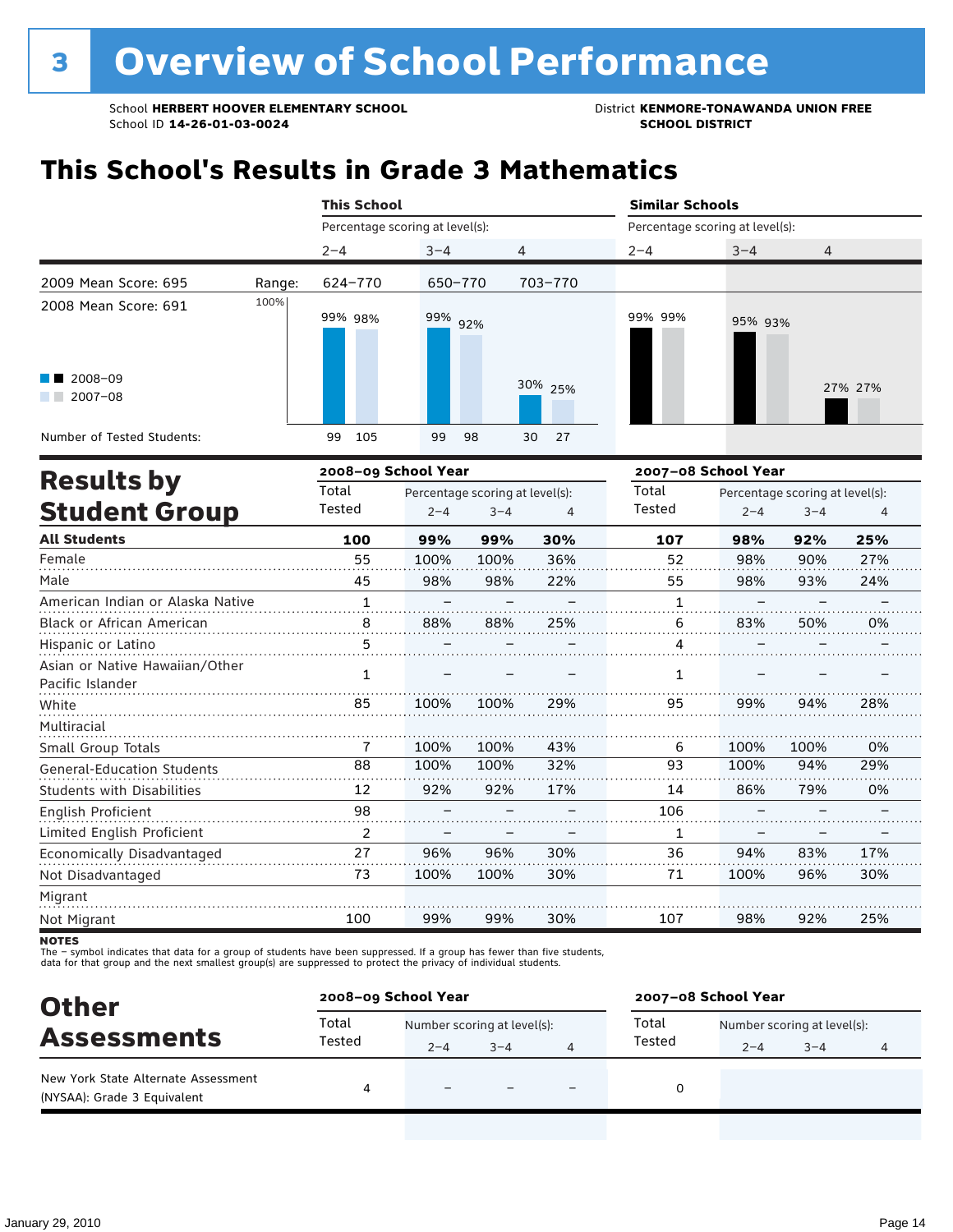### **This School's Results in Grade 4 English Language Arts**

|                                                    |        | <b>This School</b>                       |         |         |          |                                 | <b>Similar Schools</b> |                                 |     |  |
|----------------------------------------------------|--------|------------------------------------------|---------|---------|----------|---------------------------------|------------------------|---------------------------------|-----|--|
|                                                    |        | Percentage scoring at level(s):          |         |         |          | Percentage scoring at level(s): |                        |                                 |     |  |
|                                                    |        | $2 - 4$                                  | $3 - 4$ | 4       |          | $2 - 4$                         | $3 - 4$                | 4                               |     |  |
| 2009 Mean Score: 677                               | Range: | $612 - 775$                              | 650-775 |         | 716-775  |                                 |                        |                                 |     |  |
| 2008 Mean Score: 667                               | 100%   | 99% 95%                                  | 82%     | 73%     |          | 97% 95%                         | 83% 78%                |                                 |     |  |
| 2008-09<br>$\blacksquare$ 2007-08                  |        |                                          |         |         | 8%<br>7% |                                 |                        | 8%                              | 9%  |  |
| Number of Tested Students:                         |        | 109 104                                  | 90      | 80      | 8<br>9   |                                 |                        |                                 |     |  |
|                                                    |        | 2008-09 School Year                      |         |         |          |                                 | 2007-08 School Year    |                                 |     |  |
| <b>Results by</b>                                  |        | Total<br>Percentage scoring at level(s): |         |         |          | Total                           |                        | Percentage scoring at level(s): |     |  |
| <b>Student Group</b>                               |        | Tested                                   | $2 - 4$ | $3 - 4$ | 4        | Tested                          | $2 - 4$                | $3 - 4$                         | 4   |  |
| <b>All Students</b>                                |        | 110                                      | 99%     | 82%     | 8%       | 109                             | 95%                    | 73%                             | 7%  |  |
| Female                                             |        | 53                                       | 100%    | 89%     | 11%      | 52                              | 94%                    | 83%                             | 12% |  |
| Male                                               |        | 57                                       | 98%     | 75%     | 5%       | 57                              | 96%                    | 65%                             | 4%  |  |
| American Indian or Alaska Native                   |        |                                          |         |         |          |                                 |                        |                                 |     |  |
| Black or African American                          |        |                                          |         |         |          |                                 |                        |                                 |     |  |
| Hispanic or Latino                                 |        | 6                                        | 100%    | 83%     | 0%       | 2                               |                        |                                 |     |  |
| Asian or Native Hawaiian/Other<br>Pacific Islander |        | $\mathbf{1}$                             |         |         |          | 1                               |                        |                                 |     |  |
| White                                              |        | 97                                       | 99%     | 82%     | 9%       | 98                              | 96%                    | 73%                             | 8%  |  |
| Multiracial                                        |        |                                          |         |         |          |                                 |                        |                                 |     |  |
| Small Group Totals                                 |        | 7                                        | 100%    | 71%     | 0%       | 11                              | 91%                    | 73%                             | 0%  |  |
| <b>General-Education Students</b>                  |        | 97                                       | 100%    | 86%     | 9%       | 96                              | 99%                    | 82%                             | 8%  |  |
| Students with Disabilities                         |        | 13                                       | 92%     | 54%     | 0%       | 13                              | 69%                    | 8%                              | 0%  |  |

| lish Proficient<br>.       | ı na |      |     |     | 108   |     |     |         |
|----------------------------|------|------|-----|-----|-------|-----|-----|---------|
| Limited English Proficient |      |      |     |     |       |     |     |         |
| Economically Disadvantaged | 40   | 98%  | 80% | 5%  |       | 95% | 70% | 9%<br>. |
| Not Disadvantaged          |      | 100% | 83% | 10% |       | 95% | 75% | 6%      |
| Migrant                    |      |      |     |     |       |     |     |         |
| Not Migrant                |      | 99%  | 82% | 8%  | 1 N C | 95% | 73% | 7%      |

**NOTES** 

The – symbol indicates that data for a group of students have been suppressed. If a group has fewer than five students,<br>data for that group and the next smallest group(s) are suppressed to protect the privacy of individual

| <b>Other</b>                                                                                         |                 | 2008-09 School Year                    |         |     | 2007-08 School Year |                                        |         |     |
|------------------------------------------------------------------------------------------------------|-----------------|----------------------------------------|---------|-----|---------------------|----------------------------------------|---------|-----|
| <b>Assessments</b>                                                                                   | Total<br>Tested | Number scoring at level(s):<br>$2 - 4$ | $3 - 4$ | 4   | Total<br>Tested     | Number scoring at level(s):<br>$2 - 4$ | $3 - 4$ |     |
| New York State Alternate Assessment<br>(NYSAA): Grade 4 Equivalent                                   |                 |                                        |         |     |                     |                                        |         |     |
| New York State English as a Second<br>Language Achievement Test (NYSESLAT) <sup>+</sup> :<br>Grade 4 |                 | N/A                                    | N/A     | N/A | 0                   | N/A                                    | N/A     | N/A |

† These counts represent recently arrived LEP students who used the NYSESLAT to fulfill the English language arts participation requirement.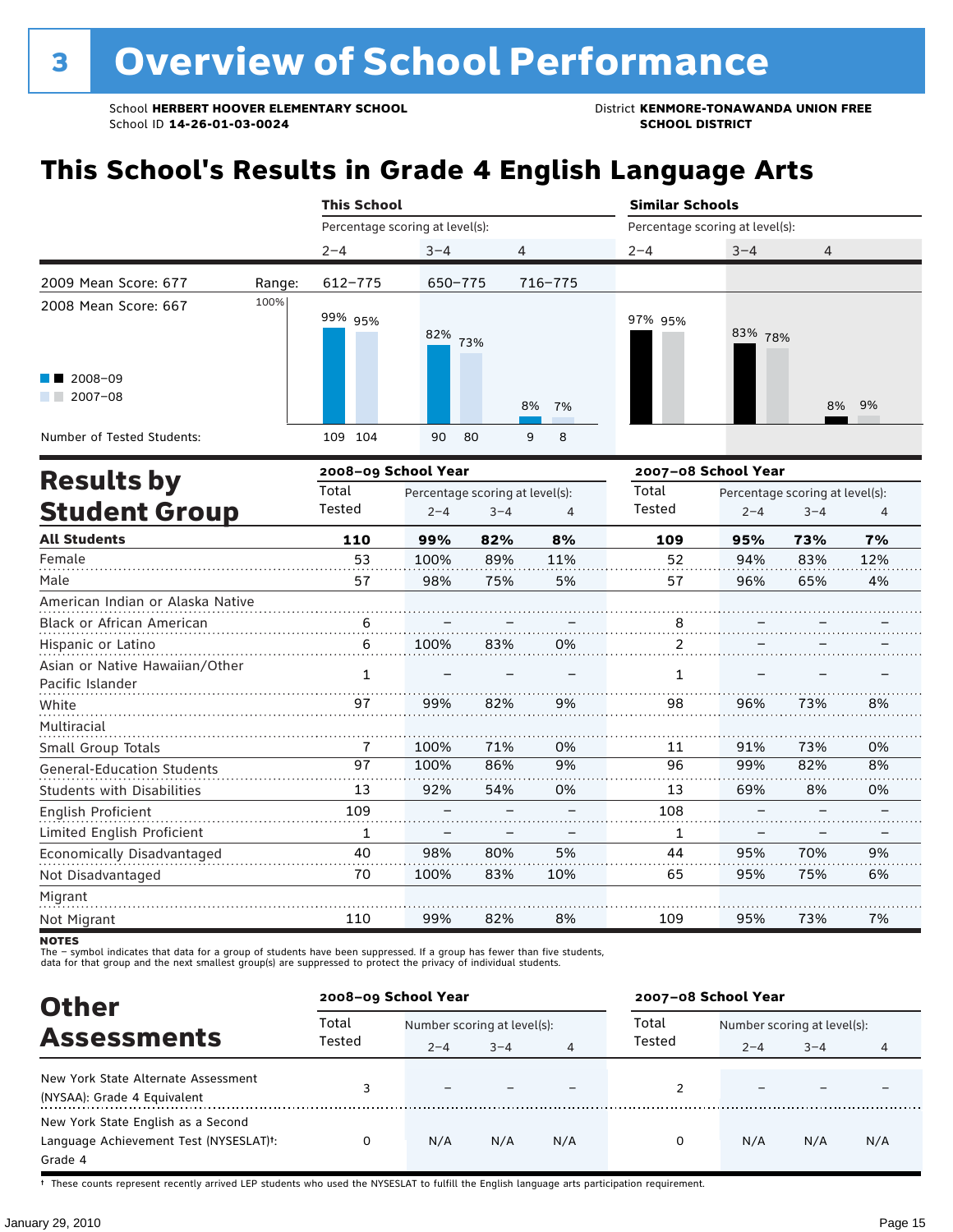### **This School's Results in Grade 4 Mathematics**

|                                                    |        | <b>This School</b>              |                                 |         |            | <b>Similar Schools</b>          |         |                                 |         |
|----------------------------------------------------|--------|---------------------------------|---------------------------------|---------|------------|---------------------------------|---------|---------------------------------|---------|
|                                                    |        | Percentage scoring at level(s): |                                 |         |            | Percentage scoring at level(s): |         |                                 |         |
|                                                    |        | $2 - 4$                         | $3 - 4$                         | 4       |            | $2 - 4$                         | $3 - 4$ | 4                               |         |
| 2009 Mean Score: 694                               | Range: | 622-800                         | 650-800                         |         | 702-800    |                                 |         |                                 |         |
| 2008 Mean Score: 678                               | 100%   | 100% 98%                        | 89% 82%                         |         |            | 98% 97%                         | 90% 88% |                                 |         |
| 2008-09<br>$2007 - 08$                             |        |                                 |                                 |         | 41%<br>18% |                                 |         |                                 | 35% 30% |
| Number of Tested Students:                         |        | 110 105                         | 98                              | 88      | 45<br>19   |                                 |         |                                 |         |
|                                                    |        | 2008-09 School Year             |                                 |         |            | 2007-08 School Year             |         |                                 |         |
| <b>Results by</b>                                  |        | Total                           | Percentage scoring at level(s): |         |            | Total                           |         | Percentage scoring at level(s): |         |
| <b>Student Group</b>                               |        | Tested                          | $2 - 4$                         | $3 - 4$ | 4          | Tested                          | $2 - 4$ | $3 - 4$                         | 4       |
| <b>All Students</b>                                |        | 110                             | 100%                            | 89%     | 41%        | 107                             | 98%     | 82%                             | 18%     |
| Female                                             |        | 53                              | 100%                            | 92%     | 43%        | 51                              | 98%     | 82%                             | 18%     |
| Male                                               |        | 57                              | 100%                            | 86%     | 39%        | 56                              | 98%     | 82%                             | 18%     |
| American Indian or Alaska Native                   |        |                                 |                                 |         |            |                                 |         |                                 |         |
| Black or African American                          |        | 6                               |                                 |         |            | $\frac{8}{3}$                   |         |                                 |         |
| Hispanic or Latino                                 |        | 6                               | 100%                            | 83%     | 0%         | $\overline{2}$                  |         |                                 |         |
| Asian or Native Hawaiian/Other<br>Pacific Islander |        | $\mathbf{1}$                    |                                 |         |            | 1                               |         |                                 |         |
| White                                              |        | 97                              | 100%                            | 91%     | 44%        | 96                              | 98%     | 82%                             | 20%     |
|                                                    |        |                                 |                                 |         |            |                                 |         |                                 |         |

| <b>Students with Disabilities</b> | 13  | 100% | 85% | 0%  |     | 85% | 38% | 8%  |
|-----------------------------------|-----|------|-----|-----|-----|-----|-----|-----|
| English Proficient                | 109 |      |     |     | 106 |     |     |     |
| Limited English Proficient        |     |      |     |     |     |     |     |     |
| Economically Disadvantaged        | 40  | 100% | 83% | 38% | 44  | 98% | 84% | 14% |
| Not Disadvantaged                 | 70  | 100% | 93% | 43% | 63  | 98% | 81% | 21% |
| Migrant                           |     |      |     |     |     |     |     |     |
| Not Migrant                       | 110 | 100% | 89% | 41% | 107 | 98% | 82% | 18% |

71% 90% 29% 46% 11 94

100% 100% 82% 88%

0% 19%

White Multiracial

Small Group Totals

General-Education Students

The – symbol indicates that data for a group of students have been suppressed. If a group has fewer than five students,<br>data for that group and the next smallest group(s) are suppressed to protect the privacy of individual

7 97 100% 100%

| <b>Other</b>                                                       | 2008-09 School Year                                                                          |                          | 2007-08 School Year |                          |  |         |                             |   |  |
|--------------------------------------------------------------------|----------------------------------------------------------------------------------------------|--------------------------|---------------------|--------------------------|--|---------|-----------------------------|---|--|
|                                                                    | Total<br>Total<br>Number scoring at level(s):<br>Tested<br>Tested<br>$3 - 4$<br>$2 - 4$<br>4 |                          |                     |                          |  |         | Number scoring at level(s): |   |  |
| <b>Assessments</b>                                                 |                                                                                              |                          |                     |                          |  | $2 - 4$ | $3 - 4$                     | 4 |  |
| New York State Alternate Assessment<br>(NYSAA): Grade 4 Equivalent |                                                                                              | $\overline{\phantom{0}}$ |                     | $\overline{\phantom{0}}$ |  |         | -                           |   |  |

**NOTES**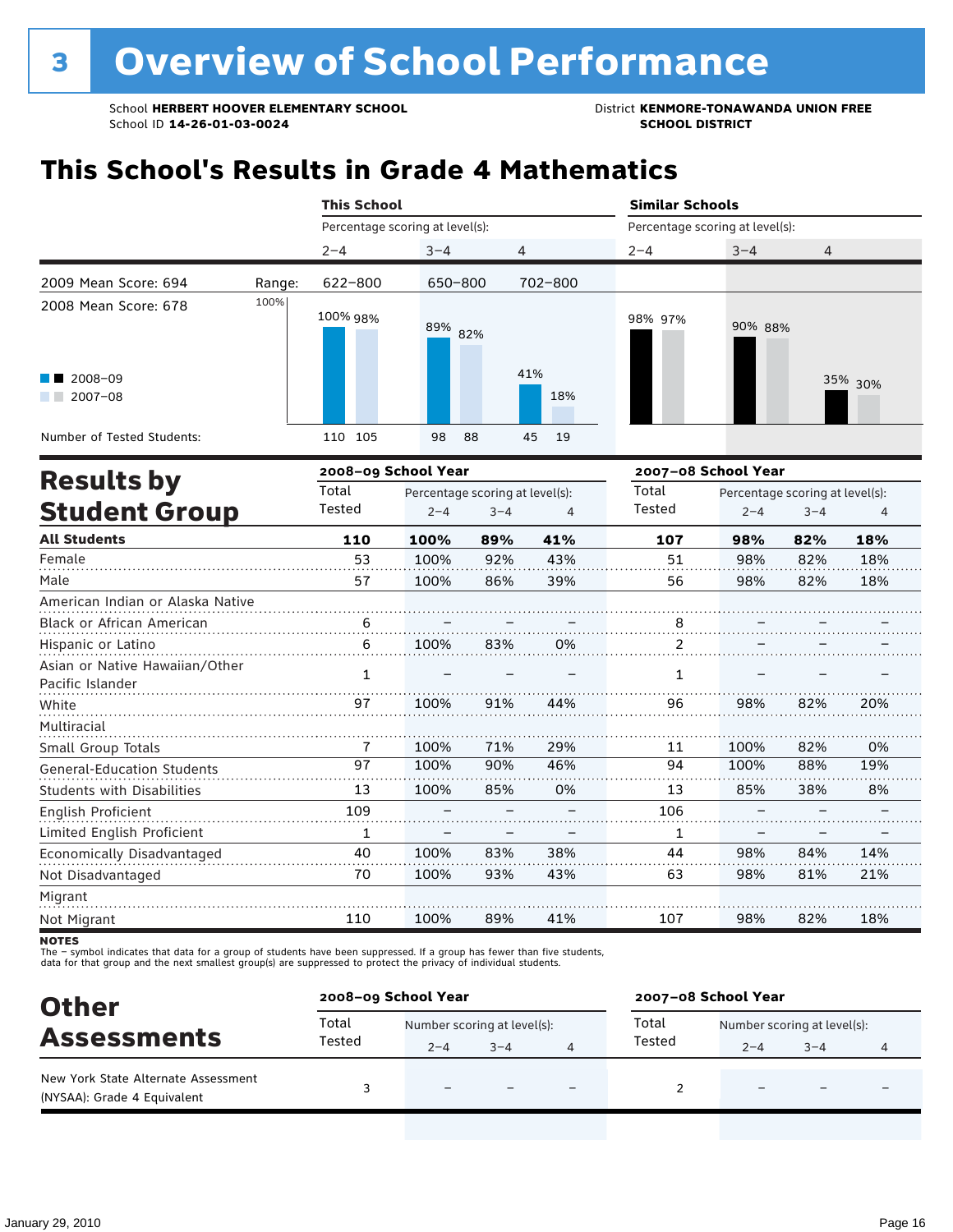### **This School's Results in Grade 4 Science**

|                                   |        |                                 | <b>This School</b>              |         |            |                                 | <b>Similar Schools</b> |                                 |     |  |  |
|-----------------------------------|--------|---------------------------------|---------------------------------|---------|------------|---------------------------------|------------------------|---------------------------------|-----|--|--|
|                                   |        | Percentage scoring at level(s): |                                 |         |            | Percentage scoring at level(s): |                        |                                 |     |  |  |
|                                   |        | $2 - 4$                         | $3 - 4$                         |         | 4          | $2 - 4$                         | $3 - 4$                | 4                               |     |  |  |
| 2009 Mean Score: 86               | Range: | $45 - 100$                      | $65 - 100$                      |         | $85 - 100$ |                                 |                        |                                 |     |  |  |
| 2008 Mean Score: 83               | 100%   |                                 |                                 |         |            |                                 |                        |                                 |     |  |  |
|                                   |        | 99% 99%                         | 95% 94%                         |         |            | 99% 99%                         | 95% 94%                |                                 |     |  |  |
|                                   |        |                                 |                                 |         | 68%        |                                 |                        | 69%                             | 60% |  |  |
|                                   |        |                                 |                                 |         | 45%        |                                 |                        |                                 |     |  |  |
| 2008-09<br>$12007 - 08$           |        |                                 |                                 |         |            |                                 |                        |                                 |     |  |  |
|                                   |        |                                 |                                 |         |            |                                 |                        |                                 |     |  |  |
| Number of Tested Students:        |        | 106 107                         | 102 101                         |         | 49<br>73   |                                 |                        |                                 |     |  |  |
|                                   |        | 2008-09 School Year             |                                 |         |            |                                 | 2007-08 School Year    |                                 |     |  |  |
| <b>Results by</b>                 |        | Total                           | Percentage scoring at level(s): |         |            | Total                           |                        | Percentage scoring at level(s): |     |  |  |
| <b>Student Group</b>              |        | Tested                          | $2 - 4$                         | $3 - 4$ | 4          | Tested                          | $2 - 4$                | $3 - 4$                         | 4   |  |  |
| <b>All Students</b>               |        | 107                             | 99%                             | 95%     | 68%        | 108                             | 99%                    | 94%                             | 45% |  |  |
| Female                            |        | 53                              | 100%                            | 96%     | 77%        | 52                              | 100%                   | 94%                             | 38% |  |  |
| Male                              |        | 54                              | 98%                             | 94%     | 59%        | 56                              | 98%                    | 93%                             | 52% |  |  |
| American Indian or Alaska Native  |        |                                 |                                 |         |            |                                 |                        |                                 |     |  |  |
| Black or African American         |        | 6                               |                                 |         |            | 8                               |                        |                                 |     |  |  |
| Hispanic or Latino                |        | 6                               | 100%                            | 100%    | 67%        | 2                               |                        |                                 |     |  |  |
| Asian or Native Hawaiian/Other    |        | $\mathbf{1}$                    |                                 |         |            | $\mathbf{1}$                    |                        |                                 |     |  |  |
| Pacific Islander                  |        |                                 |                                 |         |            |                                 |                        |                                 |     |  |  |
| White                             |        | 94                              | 100%                            | 97%     | 71%        | 97                              | 99%                    | 94%                             | 46% |  |  |
| Multiracial                       |        |                                 |                                 |         |            |                                 |                        |                                 |     |  |  |
| Small Group Totals                |        | $\mathbf{7}$                    | 86%                             | 71%     | 29%        | 11                              | 100%                   | 91%                             | 36% |  |  |
| <b>General-Education Students</b> |        | $\overline{94}$                 | 99%                             | 95%     | 71%        | 95                              | 100%                   | 98%                             | 48% |  |  |
| <b>Students with Disabilities</b> |        | 13                              | 100%                            | 100%    | 46%        | 13                              | 92%                    | 62%                             | 23% |  |  |
| English Proficient                |        | 106                             |                                 |         |            | 107                             |                        |                                 |     |  |  |
| Limited English Proficient        |        | 1                               |                                 |         |            | 1                               |                        |                                 |     |  |  |
| Economically Disadvantaged        |        | 37                              | 97%                             | 89%     | 65%        | 44                              | 98%                    | 95%                             | 45% |  |  |
| Not Disadvantaged                 |        | 70                              | 100%                            | 99%     | 70%        | 64                              | 100%                   | 92%                             | 45% |  |  |

**NOTES** 

Migrant Not Migrant

The – symbol indicates that data for a group of students have been suppressed. If a group has fewer than five students,<br>data for that group and the next smallest group(s) are suppressed to protect the privacy of individual

107

| <b>Other</b>                                                       |        | 2008-09 School Year<br>2007-08 School Year |         |                          |        |                             |                          |  |
|--------------------------------------------------------------------|--------|--------------------------------------------|---------|--------------------------|--------|-----------------------------|--------------------------|--|
|                                                                    | Total  | Number scoring at level(s):                |         |                          | Total  | Number scoring at level(s): |                          |  |
| <b>Assessments</b>                                                 | Tested | $2 - 4$                                    | $3 - 4$ | 4                        | Tested | $2 - 4$                     | $3 - 4$                  |  |
| New York State Alternate Assessment<br>(NYSAA): Grade 4 Equivalent |        | $\overline{\phantom{0}}$                   |         | $\overline{\phantom{0}}$ |        | $\overline{\phantom{0}}$    | $\overline{\phantom{0}}$ |  |

95%

68%

108

. . . . . . . . . . . . .

99%

94%

45%

99%

. . . . . . . . . . . . .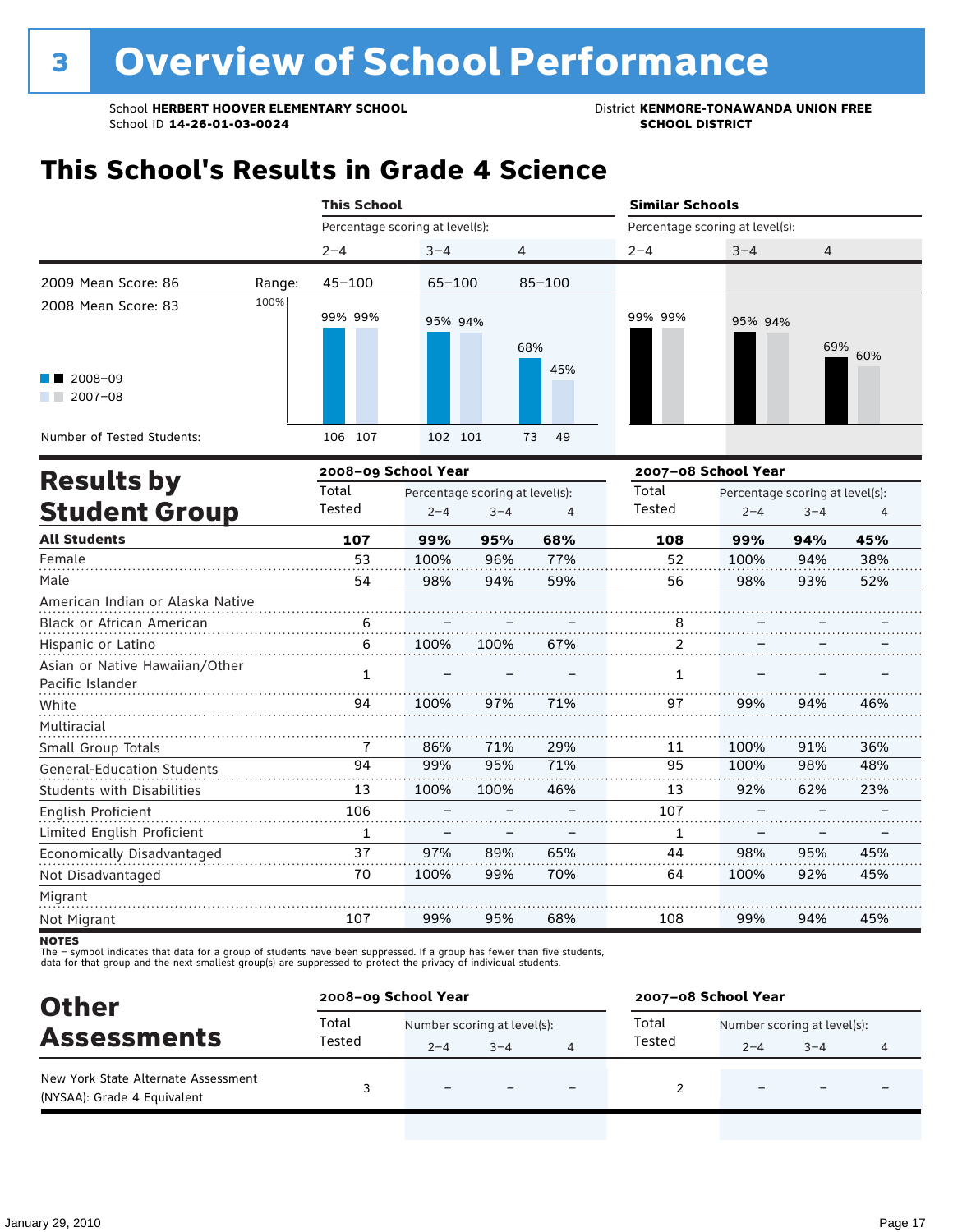### **This School's Results in Grade 5 English Language Arts**

|                                                             |        | <b>This School</b>              |                                                       |                                  | <b>Similar Schools</b> |                                                       |                |
|-------------------------------------------------------------|--------|---------------------------------|-------------------------------------------------------|----------------------------------|------------------------|-------------------------------------------------------|----------------|
|                                                             |        | Percentage scoring at level(s): |                                                       |                                  |                        | Percentage scoring at level(s):                       |                |
|                                                             |        | $2 - 4$                         | $3 - 4$                                               | 4                                | $2 - 4$                | $3 - 4$<br>4                                          |                |
| 2009 Mean Score: 685                                        | Range: | 608-795                         | 650-795                                               | 711-795                          |                        |                                                       |                |
| 2008 Mean Score: 667<br>2008-09<br>a shekara<br>$2007 - 08$ | 100%   | 100% 97%                        | 90%<br>79%                                            | 22%<br>6%                        | 100% 99%               | 89% 84%<br>16%<br>7%                                  |                |
| Number of Tested Students:                                  |        | 91<br>102                       | 92<br>74                                              | $6^{\circ}$<br>$22 \overline{ }$ |                        |                                                       |                |
|                                                             |        | 2008-09 School Year             |                                                       |                                  | 2007-08 School Year    |                                                       |                |
| <b>Results by</b><br><b>Student Group</b>                   |        | Total<br>Tested                 | Percentage scoring at level(s):<br>$2 - 4$<br>$3 - 4$ | 4                                | Total<br>Tested        | Percentage scoring at level(s):<br>$2 - 4$<br>$3 - 4$ | $\overline{4}$ |

| <b>All Students</b>               | 102 | 100% | 90% | 22% | 94             | 97% | 79% | 6% |
|-----------------------------------|-----|------|-----|-----|----------------|-----|-----|----|
| Female                            | 50  | 100% | 94% | 24% | 37             | 97% | 84% | 8% |
| Male                              | 52  | 100% | 87% | 19% | 57             | 96% | 75% | 5% |
| American Indian or Alaska Native  |     |      |     |     | $\mathfrak{p}$ |     |     |    |
| Black or African American         | 6   |      |     |     |                |     |     |    |
| Hispanic or Latino                |     |      |     |     |                |     |     |    |
| Asian or Native Hawaiian/Other    | 1   |      |     |     |                |     |     |    |
| Pacific Islander                  |     |      |     |     |                |     |     |    |
| White                             | 94  | 100% | 90% | 21% | 88             | 98% | 80% | 7% |
| Multiracial                       |     |      |     |     |                |     |     |    |
| Small Group Totals                | 8   | 100% | 88% | 25% | 6              | 83% | 67% | 0% |
| <b>General-Education Students</b> | 89  | 100% | 96% | 25% | 78             | 99% | 83% | 8% |
| <b>Students with Disabilities</b> | 13  | 100% | 54% | 0%  | 16             | 88% | 56% | 0% |
| English Proficient                | 101 |      |     |     | 94             | 97% | 79% | 6% |
| Limited English Proficient        | 1   |      |     |     |                |     |     |    |
| Economically Disadvantaged        | 37  | 100% | 89% | 22% | 31             | 94% | 65% | 3% |
| Not Disadvantaged                 | 65  | 100% | 91% | 22% | 63             | 98% | 86% | 8% |
| Migrant                           |     |      |     |     |                |     |     |    |
| Not Migrant                       | 102 | 100% | 90% | 22% | 94             | 97% | 79% | 6% |

**NOTES** 

The – symbol indicates that data for a group of students have been suppressed. If a group has fewer than five students,<br>data for that group and the next smallest group(s) are suppressed to protect the privacy of individual

| <b>Other</b>                                                                            | 2008-09 School Year |                                        |         |     | 2007-08 School Year |                                                   |     |     |
|-----------------------------------------------------------------------------------------|---------------------|----------------------------------------|---------|-----|---------------------|---------------------------------------------------|-----|-----|
| <b>Assessments</b>                                                                      | Total<br>Tested     | Number scoring at level(s):<br>$2 - 4$ | $3 - 4$ | 4   | Total<br>Tested     | Number scoring at level(s):<br>$3 - 4$<br>$2 - 4$ |     | 4   |
| New York State Alternate Assessment<br>(NYSAA): Grade 5 Equivalent                      |                     |                                        |         |     |                     |                                                   |     |     |
| New York State English as a Second<br>Language Achievement Test (NYSESLAT)t:<br>Grade 5 |                     | N/A                                    | N/A     | N/A | O                   | N/A                                               | N/A | N/A |

† These counts represent recently arrived LEP students who used the NYSESLAT to fulfill the English language arts participation requirement.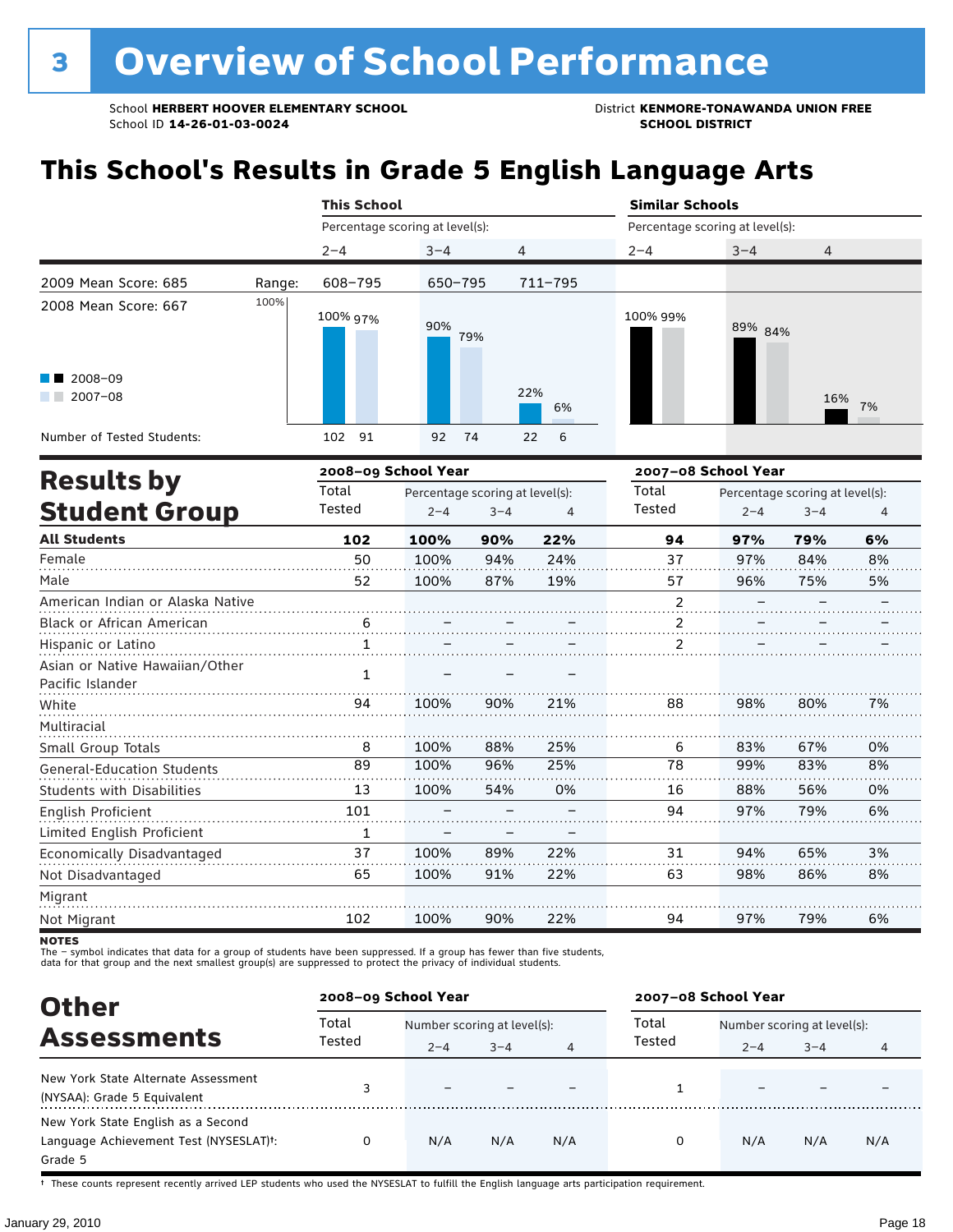### **This School's Results in Grade 5 Mathematics**

|                                                                          |        | <b>This School</b>              |          |                | <b>Similar Schools</b>          |         |            |
|--------------------------------------------------------------------------|--------|---------------------------------|----------|----------------|---------------------------------|---------|------------|
|                                                                          |        | Percentage scoring at level(s): |          |                | Percentage scoring at level(s): |         |            |
|                                                                          |        | $2 - 4$                         | $3 - 4$  | $\overline{4}$ | $2 - 4$                         | $3 - 4$ | 4          |
| 2009 Mean Score: 697                                                     | Range: | 619-780                         | 650-780  | 699-780        |                                 |         |            |
| 2008 Mean Score: 680<br>$\blacksquare$ 2008-09<br>2007-08<br>a kacamatan | 100%   | 100% 98%                        | 93% 88%  | 47%<br>24%     | 99% 98%                         | 92% 88% | 37%<br>27% |
| Number of Tested Students:                                               |        | 91<br>103                       | 96<br>82 | 48<br>22       |                                 |         |            |

|                                                    |        | 2008-09 School Year |                                 |                          | 2007-08 School Year |         |                                 |     |
|----------------------------------------------------|--------|---------------------|---------------------------------|--------------------------|---------------------|---------|---------------------------------|-----|
| <b>Results by</b>                                  | Total  |                     | Percentage scoring at level(s): |                          | Total               |         | Percentage scoring at level(s): |     |
| <b>Student Group</b>                               | Tested | $2 - 4$             | $3 - 4$                         | 4                        | Tested              | $2 - 4$ | $3 - 4$                         | 4   |
| <b>All Students</b>                                | 103    | 100%                | 93%                             | 47%                      | 93                  | 98%     | 88%                             | 24% |
| Female                                             | 51     | 100%                | 94%                             | 49%                      | 36                  | 97%     | 78%                             | 22% |
| Male                                               | 52     | 100%                | 92%                             | 44%                      | 57                  | 98%     | 95%                             | 25% |
| American Indian or Alaska Native                   |        |                     |                                 |                          | $\overline{2}$      |         |                                 |     |
| <b>Black or African American</b>                   | 6      |                     |                                 |                          | 2                   |         |                                 |     |
| Hispanic or Latino                                 | 1      |                     |                                 |                          | 2                   |         |                                 |     |
| Asian or Native Hawaiian/Other<br>Pacific Islander | 1      |                     |                                 |                          |                     |         |                                 |     |
| White                                              | 95     | 100%                | 93%                             | 47%                      | 87                  | 99%     | 91%                             | 23% |
| Multiracial                                        |        |                     |                                 |                          |                     |         |                                 |     |
| Small Group Totals                                 | 8      | 100%                | 100%                            | 38%                      | 6                   | 83%     | 50%                             | 33% |
| <b>General-Education Students</b>                  | 90     | 100%                | 97%                             | 53%                      | 78                  | 99%     | 91%                             | 27% |
| <b>Students with Disabilities</b>                  | 13     | 100%                | 69%                             | 0%                       | 15                  | 93%     | 73%                             | 7%  |
| English Proficient                                 | 102    |                     |                                 |                          | 93                  | 98%     | 88%                             | 24% |
| Limited English Proficient                         | 1      |                     |                                 | $\overline{\phantom{0}}$ |                     |         |                                 |     |
| Economically Disadvantaged                         | 37     | 100%                | 97%                             | 43%                      | 31                  | 97%     | 77%                             | 13% |
| Not Disadvantaged                                  | 66     | 100%                | 91%                             | 48%                      | 62                  | 98%     | 94%                             | 29% |
| Migrant                                            |        |                     |                                 |                          |                     |         |                                 |     |
| Not Migrant                                        | 103    | 100%                | 93%                             | 47%                      | 93                  | 98%     | 88%                             | 24% |

**NOTES** 

The – symbol indicates that data for a group of students have been suppressed. If a group has fewer than five students,<br>data for that group and the next smallest group(s) are suppressed to protect the privacy of individual

| <b>Other</b>                                                       |        | 2008-09 School Year         |         |  | 2007-08 School Year |                             |         |  |
|--------------------------------------------------------------------|--------|-----------------------------|---------|--|---------------------|-----------------------------|---------|--|
| <b>Assessments</b>                                                 | Total  | Number scoring at level(s): |         |  | Total               | Number scoring at level(s): |         |  |
|                                                                    | Tested | $2 - 4$                     | $3 - 4$ |  | Tested              | $2 - 4$                     | $3 - 4$ |  |
| New York State Alternate Assessment<br>(NYSAA): Grade 5 Equivalent |        |                             |         |  |                     |                             |         |  |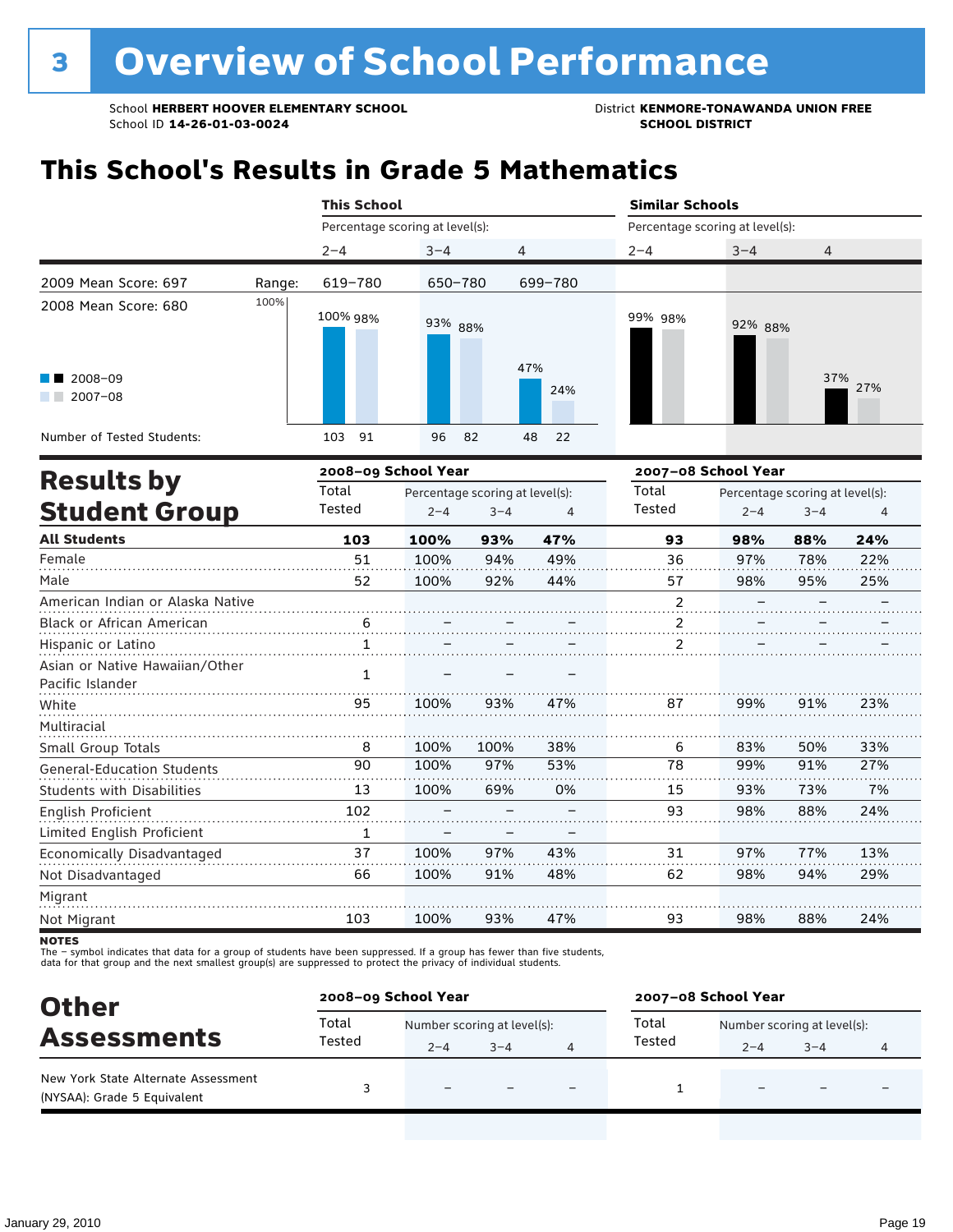### **This School's Results in Grade 6 English Language Arts**

|                                   |                     | <b>This School</b>              |  |                                 |         |                | <b>Similar Schools</b><br>Percentage scoring at level(s): |                                 |         |   |  |
|-----------------------------------|---------------------|---------------------------------|--|---------------------------------|---------|----------------|-----------------------------------------------------------|---------------------------------|---------|---|--|
|                                   |                     | Percentage scoring at level(s): |  |                                 |         |                |                                                           |                                 |         |   |  |
|                                   |                     | $2 - 4$                         |  | $3 - 4$                         | 4       |                | $2 - 4$                                                   | $3 - 4$                         | 4       |   |  |
|                                   | Range:              |                                 |  |                                 |         |                |                                                           |                                 |         |   |  |
|                                   | 100%                |                                 |  |                                 |         |                |                                                           |                                 |         |   |  |
|                                   |                     |                                 |  |                                 |         |                |                                                           |                                 |         |   |  |
|                                   |                     |                                 |  |                                 |         |                |                                                           |                                 |         |   |  |
| 2008-09                           |                     |                                 |  |                                 |         |                |                                                           |                                 |         |   |  |
| $2007 - 08$                       |                     |                                 |  |                                 |         |                |                                                           |                                 |         |   |  |
|                                   |                     |                                 |  |                                 |         |                |                                                           |                                 |         |   |  |
| Number of Tested Students:        |                     |                                 |  |                                 |         |                |                                                           |                                 |         |   |  |
|                                   | 2008-09 School Year |                                 |  |                                 |         |                | 2007-08 School Year                                       |                                 |         |   |  |
| <b>Results by</b>                 |                     | Total                           |  | Percentage scoring at level(s): |         |                | Total                                                     | Percentage scoring at level(s): |         |   |  |
| <b>Student Group</b>              |                     | Tested                          |  | $2 - 4$                         | $3 - 4$ | $\overline{4}$ | Tested                                                    | $2 - 4$                         | $3 - 4$ | 4 |  |
| <b>All Students</b>               |                     |                                 |  |                                 |         |                |                                                           |                                 |         |   |  |
| Female                            |                     |                                 |  |                                 |         |                |                                                           |                                 |         |   |  |
| Male                              |                     |                                 |  |                                 |         |                |                                                           |                                 |         |   |  |
| American Indian or Alaska Native  |                     |                                 |  |                                 |         |                |                                                           |                                 |         |   |  |
| Black or African American         |                     |                                 |  |                                 |         |                |                                                           |                                 |         |   |  |
| Hispanic or Latino                |                     |                                 |  |                                 |         |                |                                                           |                                 |         |   |  |
| Asian or Native Hawaiian/Other    |                     |                                 |  |                                 |         |                |                                                           |                                 |         |   |  |
| Pacific Islander                  |                     |                                 |  |                                 |         |                |                                                           |                                 |         |   |  |
| White                             |                     |                                 |  |                                 |         |                |                                                           |                                 |         |   |  |
| Multiracial<br>Small Group Totals |                     |                                 |  |                                 |         |                |                                                           |                                 |         |   |  |
| <b>General-Education Students</b> |                     |                                 |  |                                 |         |                |                                                           |                                 |         |   |  |
| <b>Students with Disabilities</b> |                     |                                 |  |                                 |         |                |                                                           |                                 |         |   |  |
| English Proficient                |                     |                                 |  |                                 |         |                |                                                           |                                 |         |   |  |
| Limited English Proficient        |                     |                                 |  |                                 |         |                |                                                           |                                 |         |   |  |
| Economically Disadvantaged        |                     |                                 |  |                                 |         |                |                                                           |                                 |         |   |  |
| Not Disadvantaged                 |                     |                                 |  |                                 |         |                |                                                           |                                 |         |   |  |
| Migrant                           |                     |                                 |  |                                 |         |                |                                                           |                                 |         |   |  |
| Not Migrant                       |                     |                                 |  |                                 |         |                |                                                           |                                 |         |   |  |

#### **NOTES**

The – symbol indicates that data for a group of students have been suppressed. If a group has fewer than five students,<br>data for that group and the next smallest group(s) are suppressed to protect the privacy of individual

**Other Assessments**<br>Assessments Tested  $\frac{1}{2-4}$  and  $\frac{1}{2-4}$  and  $\frac{1}{4}$  Tested  $\frac{1}{2-4}$  and  $\frac{1}{2-4}$  and  $\frac{1}{2-4}$  and  $\frac{1}{2-4}$  and  $\frac{1}{2-4}$  and  $\frac{1}{2-4}$  and  $\frac{1}{2-4}$  and  $\frac{1}{2-4}$  and  $\frac{1}{2-4}$  $2-4$   $3-4$   $4$   $1 \text{e} \cdot \text{e} \cdot \text{e} \cdot \text{e} \cdot \text{e} \cdot \text{e} \cdot \text{e} \cdot \text{e} \cdot \text{e} \cdot \text{e} \cdot \text{e} \cdot \text{e} \cdot \text{e} \cdot \text{e} \cdot \text{e} \cdot \text{e} \cdot \text{e} \cdot \text{e} \cdot \text{e} \cdot \text{e} \cdot \text{e} \cdot \text{e} \cdot \text{e} \cdot \text{e} \cdot \text{e} \cdot \text{e} \cdot \text{e} \cdot \text{e} \cdot \text{e} \cdot$ **2008–09 School Year 2007–08 School Year** Total Tested Total Tested New York State Alternate Assessment (NYSAA): Grade 6 Equivalent <sup>0</sup> <sup>2</sup> – – – New York State English as a Second Language Achievement Test (NYSESLAT)†: Grade 6 0 N/A N/A N/A 0 N/A N/A N/A

† These counts represent recently arrived LEP students who used the NYSESLAT to fulfill the English language arts participation requirement.